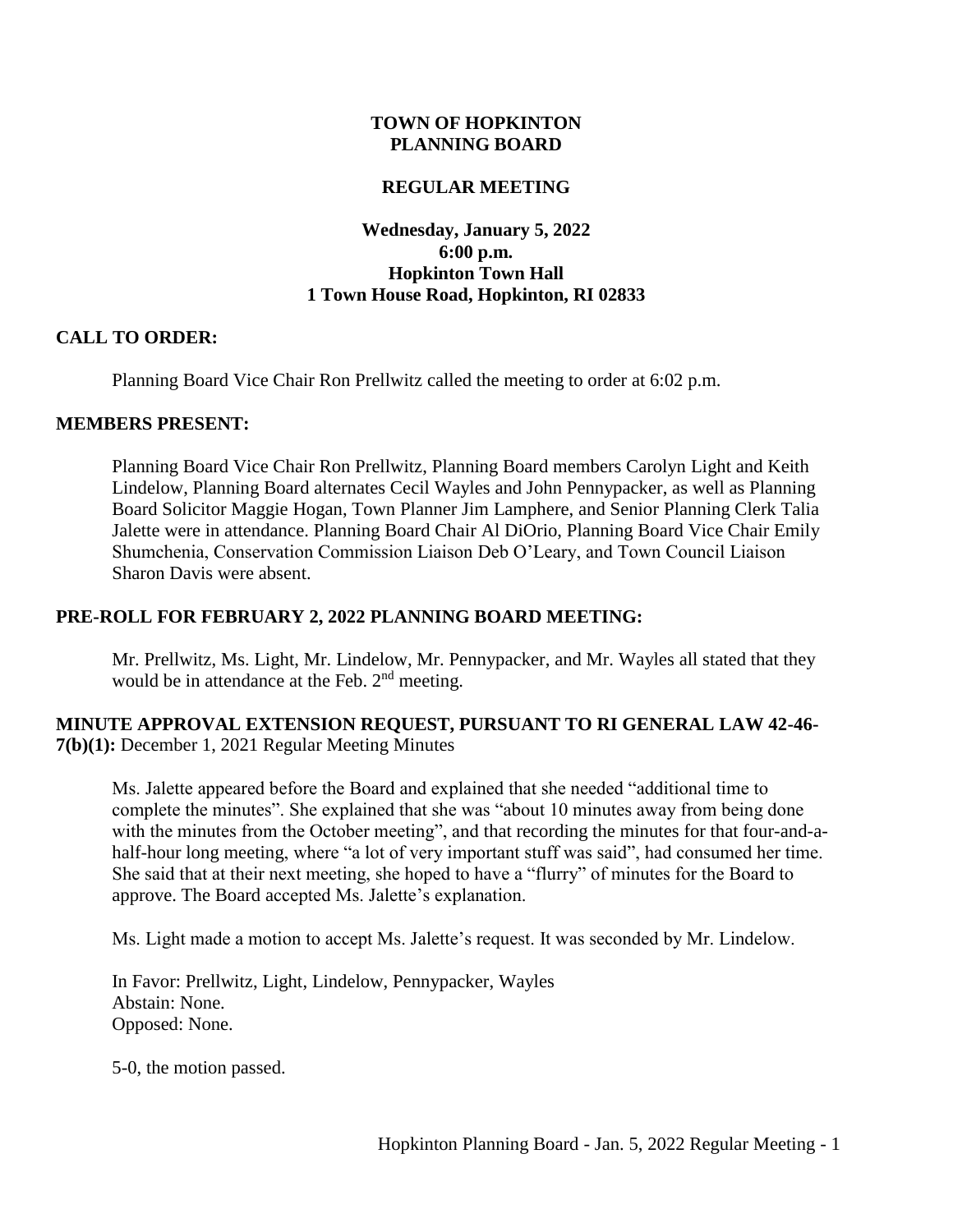Mr. Prellwitz congratulated Ms. Jalette on "all the good work" that she did, and joked that they were looking "forward to the *War and Peace* novel you're going to present us with." Ms. Jalette laughed.

### **OLD BUSINESS:**

**Continuance Request - Preliminary Plan – Public Hearing – Brushy Brook – 140-Unit Comprehensive Permit – Plat 32, Lots 1, 4, 6, 8, 10, 12, 14, 16, 17, 21, 23, 25, 27, 30, 32, 34, 36, 38, 40, 41, 42, 44, 46, 48, 50, 52, 54, 56, 58, 60, 62, 63, 65, 67, 68, 69, 70, and 71, located at 130 and 0 Dye Hill Road, 0 Brushy Brook Drive, 0 Wedge Road, 0 Green Lane. LR6-A Owner, LLC., and Realty Financial Partners, applicants.** 

Mr. Prellwitz asked Mr. Lamphere about the extension request that had been made by the applicant. Mr. Lamphere stated that their packets included an e-mail exchange with William Landry, the attorney for the applicant, who was "requesting a continuance of this Preliminary Plan Public Hearing to the March 2<sup>nd</sup> agenda." He said that he would suggest that the Board make a motion to approve the continuance, and state that that meeting would begin at 7:00 p.m., as the Board had expressed interest in returning to their previous start time. He said that they would also need an extension of the decision deadline, and suggested April 6<sup>th</sup>.

Ms. Light made a motion to continue the Public Hearing on the Brushy Brook Comprehensive Permit Preliminary Plan until March 2<sup>nd</sup>, at 7:00 p.m., at the Town Hall. She also made a motion to extend the decision deadline through to April  $6<sup>th</sup>$ , 2022. Mr. Lindelow seconded. There was not any further discussion.

In Favor: Light, Lindelow, Pennypacker, Wayles, Prellwitz Abstain: None. Opposed: None.

5-0, the motion passed.

# **NEW BUSINESS:**

# **Request to Release Escrow Funds – Rockville Mill – Comprehensive Permit – Plat 30, Lot 43, 332 Canonchet Road. Rockville Mill Hopkinton, LLC., applicant.**

Mr. Lamphere explained that the Rockville Mill Comprehensive Permit project had been approved by the Planning Board on Nov.  $3<sup>rd</sup>$ , 2010. He stated that on March  $3<sup>rd</sup>$ , 2013, "the developer came back to the Planning Board, seeking an amendment to that final approved plan." The Board had approved the amendment, but incorporated "several conditions". The first condition was that the applicant had to "post, in escrow, \$6,000 to put in the correct fence, that should have been put in initially". The second condition was to post in escrow "\$3,000 for lighting bollards that needed to be put in". The third condition was that the applicant had to post \$500 in escrow for "one bench that needed to be put in there". The total amount that the applicant had to place in escrow was \$9,500, and the Planning Board had dictated that that money would not be released "until those things were accomplished." Mr. Lamphere stated that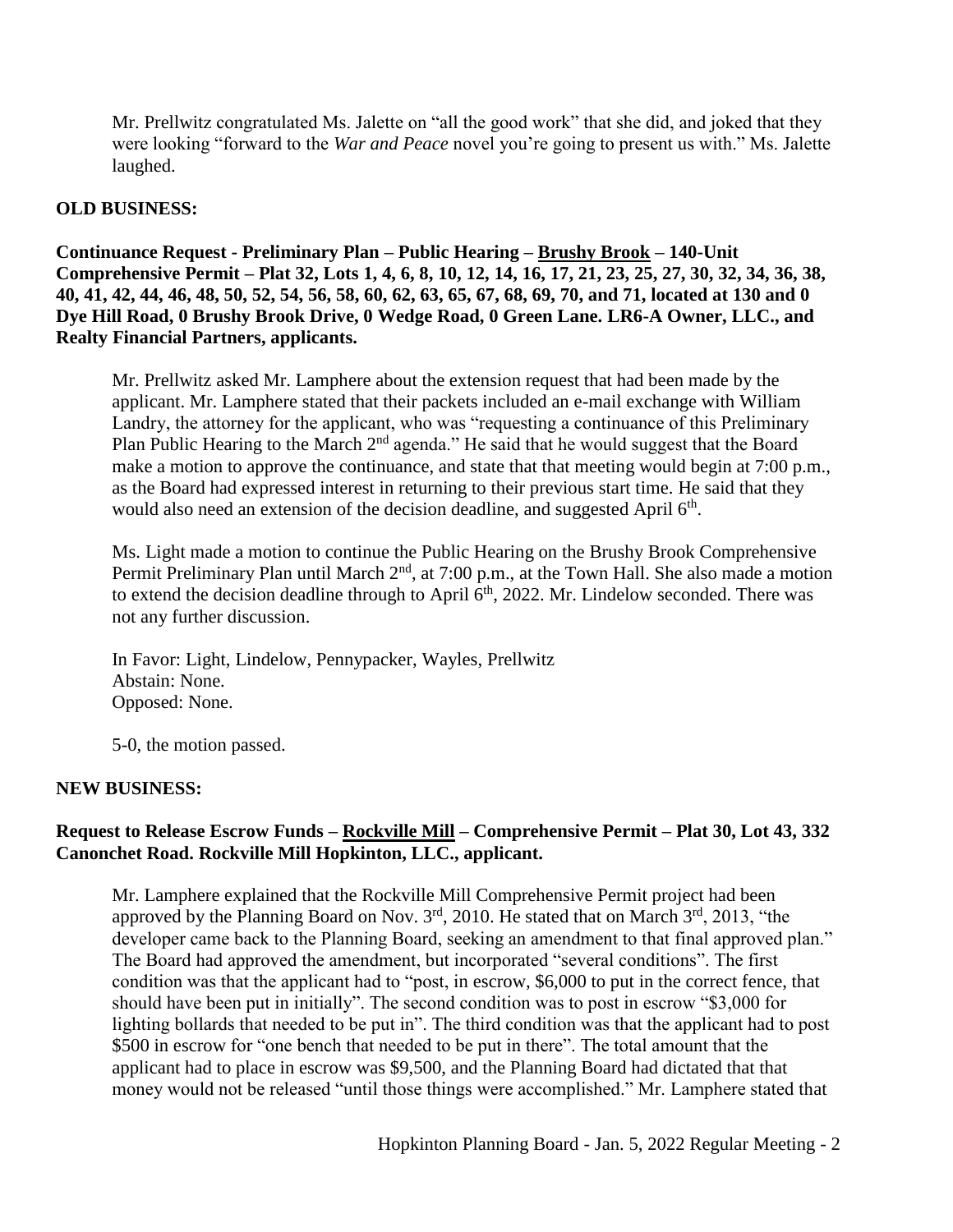those conditions had been satisfied by the applicant, and that he had provided the Board with "a whole bunch of background information" on the subject, including an e-mail from the direct neighbor, commending the applicant on the fence that they installed. He recommended that the Board "authorize the Finance Director to release the \$9,500 that the Town is holding in escrow for those items" to Rockville Mill Hopkinton, LLC. He explained that Rockville Mill Hopkinton, LLC "is now the new owner of that project."

Mr. Prellwitz thanked Mr. Lamphere, and said that it was his understanding that the conditions had been satisfied and that the work had been "completed to the satisfaction of everyone". Mr. Lamphere said that that was correct. Ms. Light had a question.

She said that she was "familiar with that structure", as it houses the "smallest Post Office in the United States". She said that there were "water issues" in the past, "which actually kind of forced their, um, low-income funding to come to an end, and the place was emptied out". She said that she knew that "it's occupied now", and that there was "no way to confirm that the issues with the water are resolved." She wanted to know if Mr. Lamphere had "heard anything about that." Mr. Lamphere replied that, to his knowledge, "the water issue had been resolved". He reiterated that the project had "quite a history behind it", as it had gone into receivership, and come out of receivership with the current owner. He explained that when it was in receivership, "it was even without a building manager for quite some time." He also said that they "have trouble heating the place, because it's poorly insulated", and Rhode Island Historic Preservation "wouldn't allow them to insulate" the stone structure "because of historical reasons". He said that they "run through propane gas trying to heat that thing like, like it's goin' out of style." He said that the earlier management company that had been in place "walked away", and that he had gotten "involved with the press" and the owner, who was "having trouble". Mr. Lamphere said that he "dove into it", and "worked with Rhode Island Housing" and Northeast Water Solutions at the time to provide a resolution. He repeated that it was his "understanding that the, that the water situation had been resolved – otherwise, they, they wouldn't have people populated in there." He said that, at one time, Rhode Island Housing "was encouraging people to take their vouchers and seek housing elsewhere". Ms. Light replied that that was what they did. Mr. Lamphere said that, as a result, they had "a building that was almost, almost vacant for a long period of time." He said that the current developer "went through the building pretty well", and "they put a lot of improvements in there." Ms. Light said that it was now "viable for people to live in", and Mr. Lamphere agreed. They confirmed that it is affordable housing, and Ms. Light mentioned "the concern that that dropped off the face of Hopkinton's list of affordable housing for that period of time was problematic in the back of [her] mind, because it screws up where we were at with it, because it's such a big, big place." She said that that was why she was "inquiring about the water", and she was glad that Mr. Lamphere was "so intimate with that project, because it means that it's stable", and they could "depend on it being there" in the future. Mr. Lamphere said that the Building and Zoning Department had "worked with the new developer, uh, very closely, and they are, they are obviously satisfied with the work that's done there", and that it was in "much better shape than it was previously." Ms. Light agreed, and said that it was "good to hear". Ms. Light said that it was now time for a motion, unless other Board members had questions or comments. The rest of the Board did not have any further questions.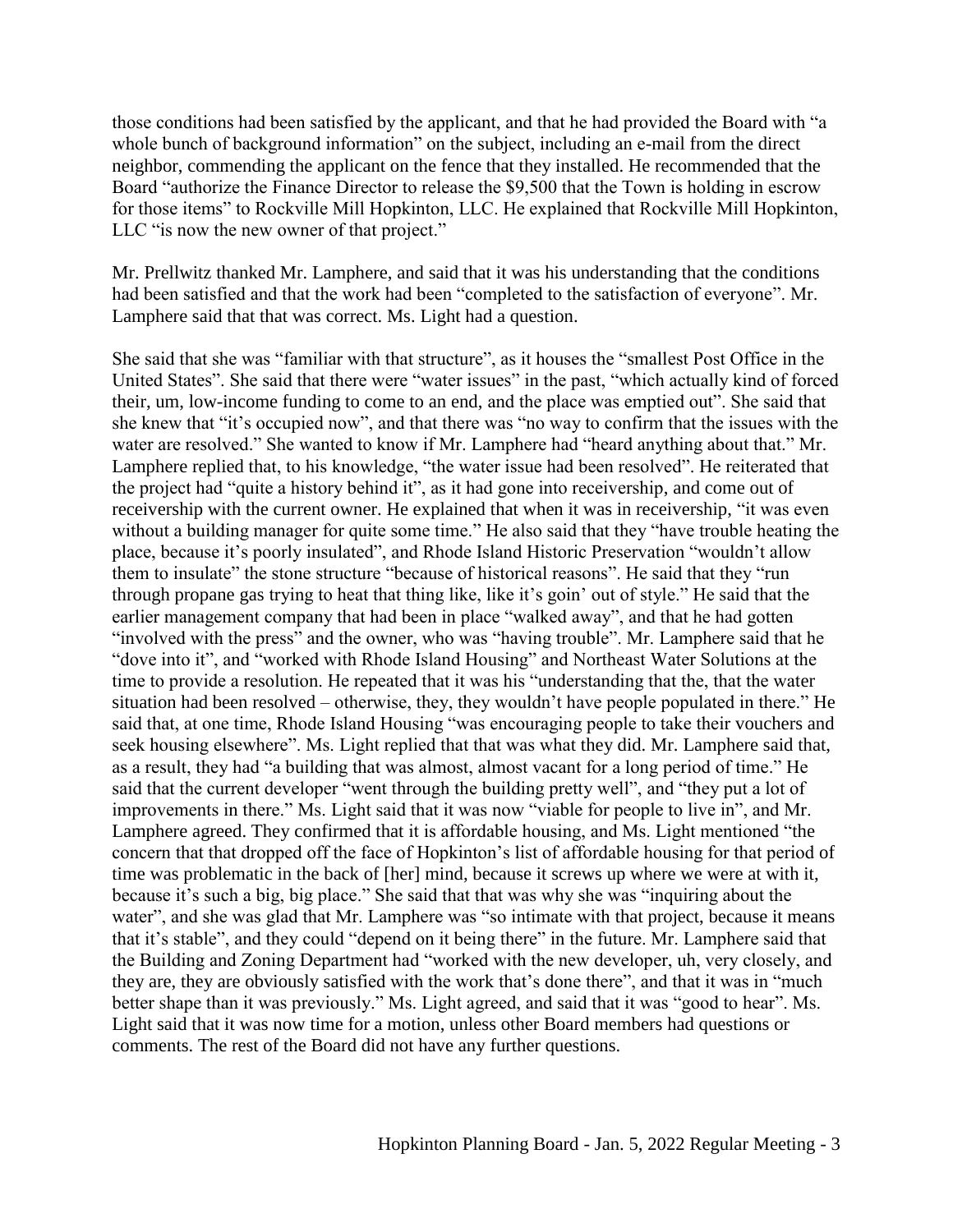Ms. Light made a motion for the Planning Board to approve authorization for the Finance Director to release a total of \$9,500, being held in escrow, for the lighting bollards, playground benches and the abutters' fence to Rockville Mill Hopkinton, LLC. It was seconded by Mr. Lindelow.

In Favor: Prellwitz, Light, Lindelow, Pennypacker, Wayles Abstain: None. Opposed: None.

5-0, the motion passed.

Ms. Light thanked Mr. Lamphere for his work, and asked Ms. Jalette if Mr. Lamphere was going to leave his "cheat notes" behind upon his retirement. Ms. Jalette said that he was, and that she already had access to some of those documents, and then laughed.

# **Pre-Application – Roy Dubs Ramrod Farms, LLC – 7-Lot Major Residential Compound Subdivision – Plat 9, Lot 1H, 0 Dormar Road. Roy Dubs Ramrod Farms, LLC., applicant.**

The applicant was not in attendance when the agenda item was presented. Mr. Prellwitz asked Mr. Lamphere if they should "table this for a time when they can actually be here." He replied that he did not know if that was "necessary", as he thought that he could "handle a little bit of it." Mr. Prellwitz said that it seemed "pretty straightforward". Mr. Lamphere explained that it was a pre-application, so the applicant would appear before the Board again with a preliminary plan, and that they would "most likely have a representative here" at that time. Mr. Lamphere explained that Mr. DiOrio had done the work on the proposal, and that he couldn't be there to propose it anyway, as he was absent from the meeting. Mr. Lamphere said that it was his understanding that Mr. Dubs was going to attend, and that he would assist Mr. Dubs if necessary, but that it was fairly straightforward.

Mr. Lamphere said that he had received an e-mail from Mr. DiOrio where he sought input from the Board on "three questions."

Mr. Lamphere: "The first is, uh, seeing that this is a residential compound, which relies on a private roadway, which was created for the earlier residential compound - the Ordinance allows for the arrangement, although it's not often implemented – the applicant wants to ensure that the Planning Board acknowledges that this is acceptable. Basically, whether it's acceptable to have two residential compounds share a private roadway. Yes, it's in the Ordinance. It can be done. That's, that's my opinion to you, so, so that's, that's the first question that, that Mr. DiOrio is interested in. Second one is, uh, just to summarize it, uh, they want to know if any upgrade of the existing private roadway would be a part of this application. Again, that would be up to the Planning Board to decide that. I would suggest – I would recommend to the Planning Board that, because of the length of this private driveway, and the number of housing units off of it, that at least we have it peer reviewed by Crossman Engineering, happens along here, take a look and see if there's any, um, any engineer, engineering issues that need to be addressed up there, as far as drainage and whatnot. So, I – that would be my recommendation to the Planning Board on that one. And then the third one is whether they have to, uh, do a perimeter survey of the entire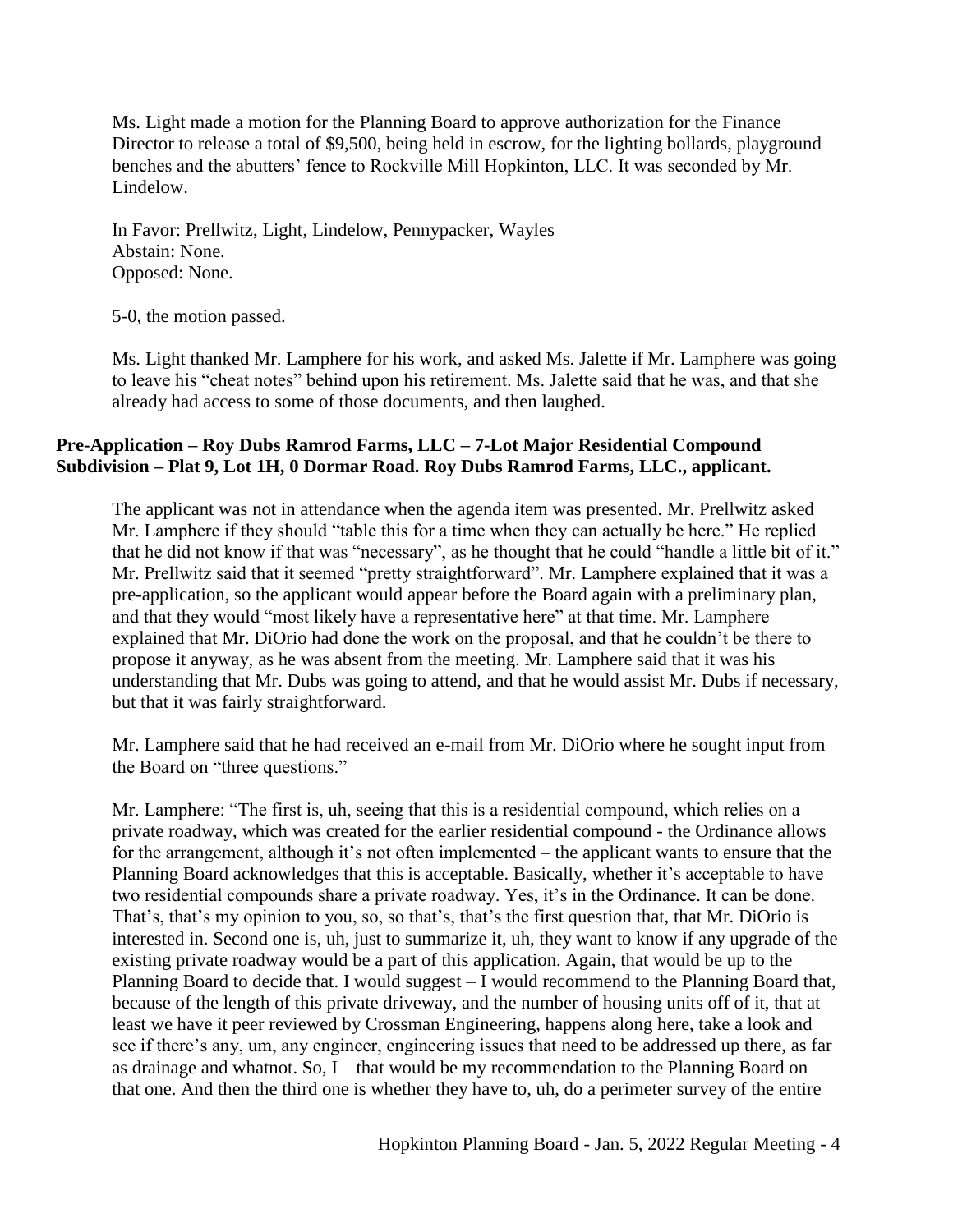100-acre property that this is coming out of. Now, as a, as a general practice, I have never required developers to do perimeter surveys of, of anything close to a hundred acres when they're only carving one lot out for a house, two lots out for a house. It's really irrelevant, um, for the purposes of something like that, to do a whole boundary, uh, survey, so I've never required it on anything that, that I had to do, for example – administrative subdivisions, or, or whatnot."

Mr. Prellwitz began to speak, but then deferred to Mr. Lamphere. Mr. Lamphere said that was his "general rule", and "if somebody was gonna develop the entire 100 acres and maximize it, then, certainly, yes", an entire perimeter survey would be necessary. He explained that "the types of subdivisions that have come before" the Board in "recent years" were one-lot or two-lot subdivisions, "coming out of a large tract of land", so he "never saw the necessity to incur those types of costs on someone, on a landowner, to, to survey a hundred acres, when all they're doing is" something small. He said that he "never asked anybody to do anything that didn't make perfect, logical sense, and that wasn't in the regulation."

Mr. Prellwitz replied that the Board knew "the quality of work that Al [DiOrio] does in his profession", and, as Mr. DiOrio had surveyed "all the lots there", he said that "to add anything else to it seems counterproductive in the long run". He thanked Mr. Lamphere for his comments. Mr. Prellwitz then asked Mr. Lamphere if that meant that the Board could say that the "preapplication is fine, and they can move on to the next step." Mr. Lamphere replied that if that was the opinion of the Board, they could proceed in that fashion. He reminded them votes were not taken at the pre-application stage, and that the "pre-application is an informal exchange of ideas" between the applicant and the Planning Board. He explained that that if the applicant was in attendance, there would have been such an exchange between the parties, and then "the applicant, in turn, would take those comments" from the Board and "factor that into the development of their preliminary plan." He said that the Board had heard his "little spiel here", and they had seen their packets, so, if there were any comments that the Board members had individually, they should "express them now and they'll be incorporated in the minutes and they will get to the developer, um, for the next time." He said that he thought that the second point that Mr. DiOrio had raised was the "most important" – if there were going to have to be upgrades to Dormar Road, "which is a private road". He said that he didn't know if the Board had seen the roadway yet. Mr. Prellwitz said that it was his personal opinion that they should have Crossman Engineering "come in and peer check it". Mr. Prellwitz then said that Ms. Hogan had a comment. She said that she "would be very hesitant to give, uh, an applicant, you know, a consensus or feel that they're not going to be required to upgrade an existing private roadway under the information that we have." She said that there was "absolutely no information on the condition of the road", and Ms. Light suggested that they follow Mr. Lamphere's recommendation. Ms. Hogan said that the applicant should "file what [they] want to file", and the Board would "address it at that time, but there are no assurances from a pre-application meeting that anything is going to happen – particularly when the applicant's not here to have a conversation with you, um, and this, you know, 'wants to ensure that the Planning Board acknowledges this is acceptable' – again, I'm not quite sure what he's referring to here." She continued.

Ms. Hogan: "Again, if there's some implication that, 'Alright, well, we showed that to you at pre-app, and, you know, we get to do this,' um, there, there's no votes taken, so I don't know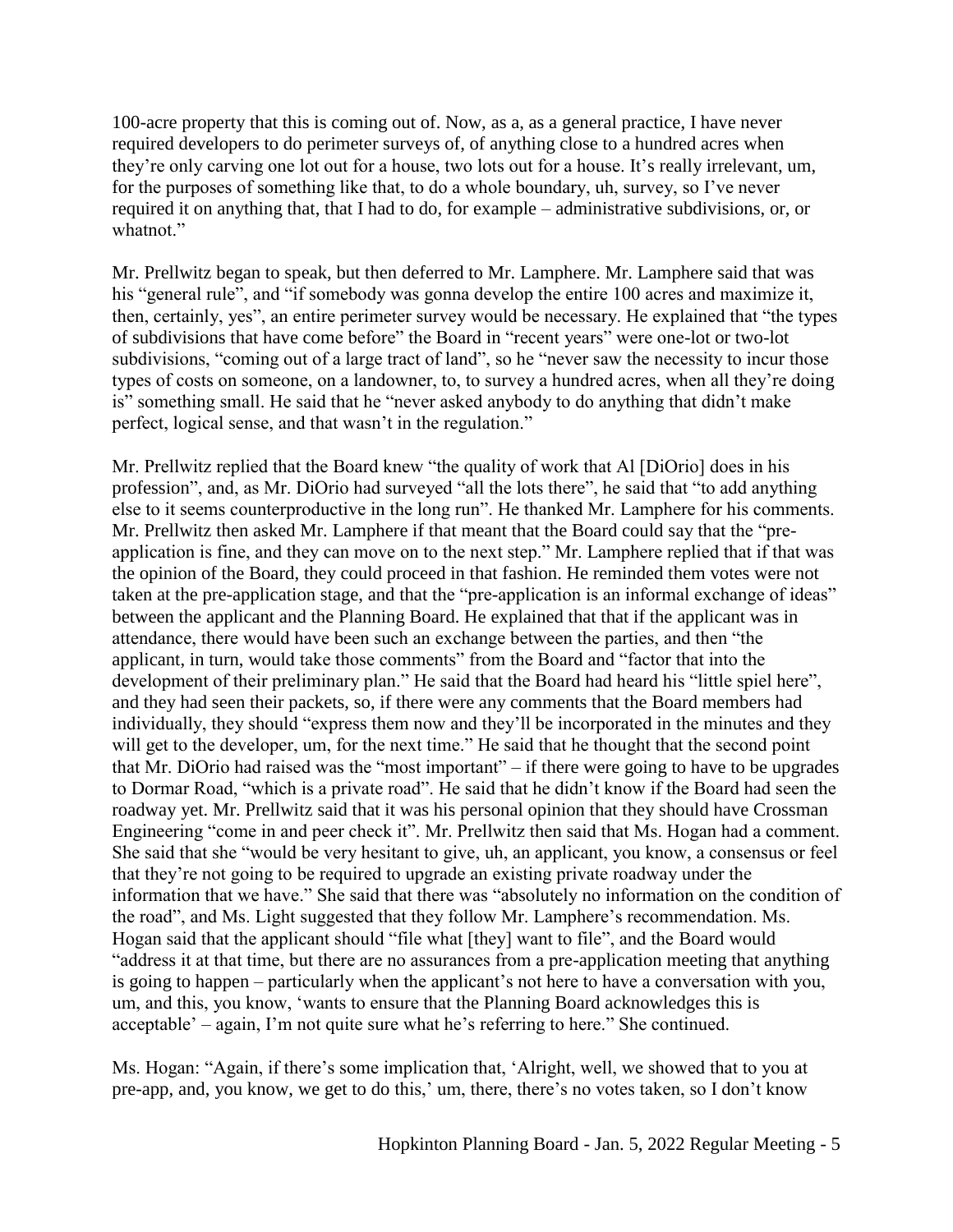how you can give that kind of assurance at a pre-app. I would say that, um, you know, the issues of the road are clearly going to be something that's gonna be considered at the next stage of review, so, I, I'd just be cautious."

Mr. Prellwitz asked Ms. Hogan if it would be "inappropriate for us to suggest, or to request a peer review for the road." Ms. Hogan replied that it was "absolutely not inappropriate", and he replied that it seemed like "the prudent maneuver right now". Ms. Hogan replied that she thought the message the Board was sending to the applicant was that when they file their application, they would "be looking for" a peer review. Mr. Prellwitz thanked her, and said he understood. Ms. Light said that she thought that the Board would "want to make sure that any changes that might occur as a result of the Council's requests for, uh, review by the Planning Board" wouldn't "impact what's going on there too." Mr. Pennypacker said that those were proposals, not rules yet, and Mr. Prellwitz said that he thought that the proposal would be "kind of grandfathered". They turned to Ms. Hogan for advice. She said that he understanding of what the Town Council was "looking to do here is" was to "basically create a list" of the roads in Town. She said that she didn't "see how that would impact any applications". She said that the second proposal was related to 911, and that they could discuss it at that time. Ms. Hogan noted that Ms. Jalette had "identified some concerns" with the proposals. Mr. Pennypacker said that he "had a couple of thoughts" on the proposal. He said that he had looked at the documents online, so he didn't have the other accompanying documents, so he didn't know if this proposal was "Phase B or Phase C", or if there would be proposals after the one before them on the property. He noted that there were 105 acres of open space remaining, and he wanted to know if that was "going to stay open space" or if that would be "developed kind of willy-nilly as needed." He asked what the "trajectory of this" would be in the "long-term". Mr. Lamphere replied that some of the land "would be consumed by this residential compound", and that what they had out there now was Dormar Road, a private road with a residential compound on it. He said that the guidance Mr. DiOrio was looking for was whether or not the Planning Board would have an objection to putting a second compound off of that existing road. Mr. Lamphere said that that information was included in the narrative, and that he stated that the design may be reconfigured if the Board was not amenable to an extension over Dormar Road. Mr. Lamphere said that the proposal was going to have to abide by the Inclusionary Zoning Ordinance, so they would need eight units. He stated that what had been provided to the Board was a concept plan "which is going to change somewhat" between now and when the preliminary plan would be presented. Mr. Lamphere summed it up by stating that this was a second compound. Mr. Pennypacker said that there wouldn't be any "assurances that this will remain open space". He continued.

Mr. Pennypacker: "So, as soon as these eight houses are sold, they could come in and put in another residential compound that surrounds the perimeter of that cul-de-sac, and when – and that's just that, that could be the way they do it. So, this could end up being a very dense development that kind of trickling in. I, I, I would like to sort of know what the, the grand scheme of this is – what's it going to look like when it's done? Um, versus just sort of like, 'Well, you know, let's just carve off a little bit here and carve up a little bit there willy-nilly', because it's, it's evident that this is an industrial enterprise designed to, to, to commercialize this land and sell it for a profit with homes on it – which is totally fine. I, I, I would rather know that they're going to put in 15 homes now than say, 'Okay, we'll do eight, and then we'll see what happens down the road.' You know what, what these people were promised, this nice country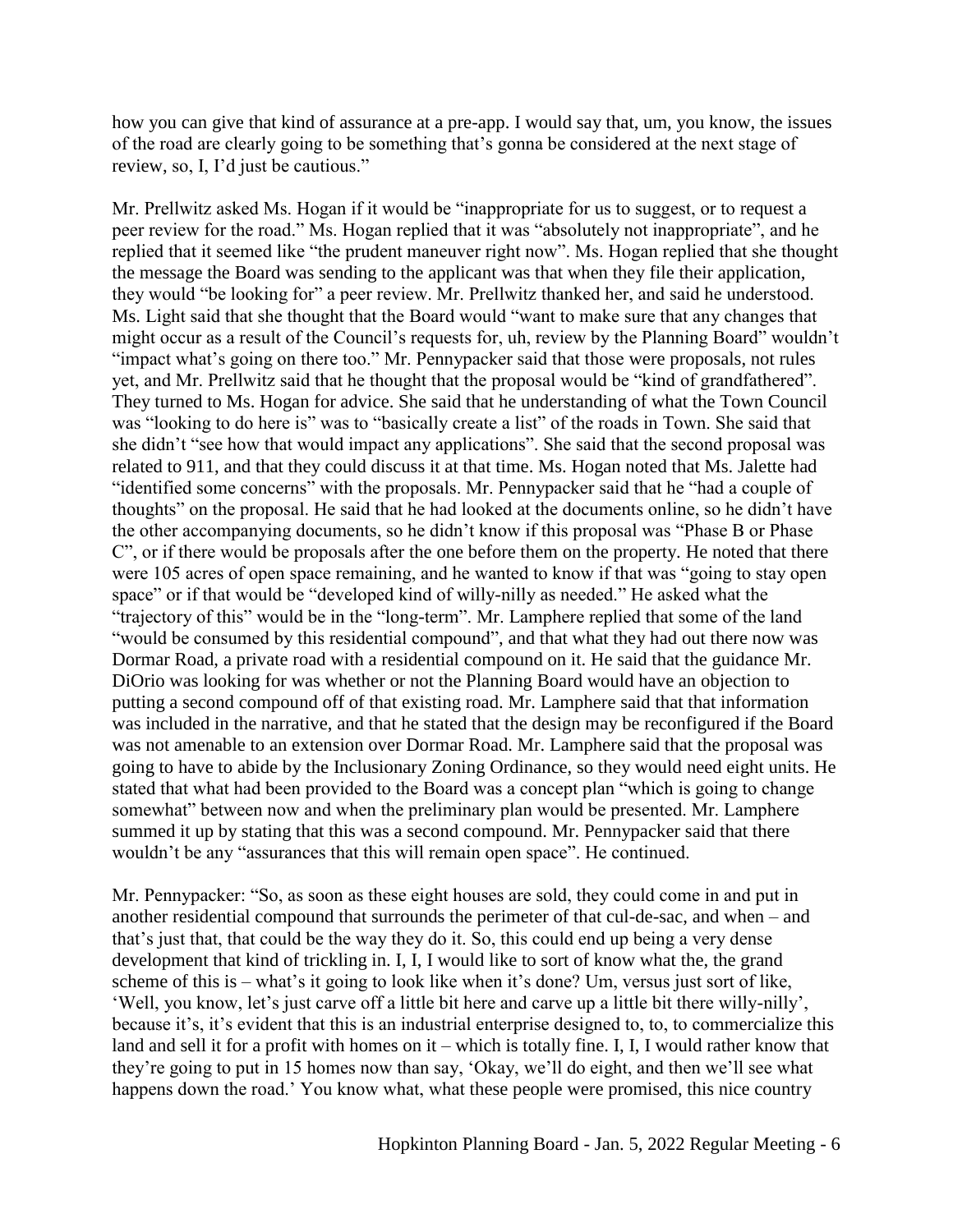setting in a cul-de-sac in the woods – turns out to be not that, I don't, I, I'm not comfortable, sort of, with the way that's going forth."

Mr. Lamphere said that if Mr. Pennypacker looked at the residential compound ordinance, it included "almost like a form of a contract as to what the entirety of this parcel is going to end up" being. He said that it also says "that no more than two residential compounds can share a private road, so, they would probably have to put in another private road somewhere to get the third compound". He then noted that the way the residential compound ordinance was interpreted was that, in terms of density, "if you have hundreds of acres of land", he would "look at the minimum numbers of acres that you would need for a certain" project. He gave the example that if there were seven lots, with a five-acre average, that would require 35 acres of the 100 acres. He said that when a person has "an abundance of acreage, we've never held them to, 'Okay, you cannot subdivide that property anymore", as "nobody would ever go along with that" because they would be "giving away far too much acreage". He said that the applicant could put the remainder of the land in open space, and that he would try to make it clear to Mr. DiOrio when the applicant appeared before the Board for preliminary that the Board wanted to see what was proposed for the remaining land in the future. Ms. Hogan interjected that Sheet 2 seemed to show that "the balance of the land, outside of the proposed lots [was] proposed to be open space." Mr. Pennypacker replied that it was labeled as open space. Ms. Hogan said that once the Board accepted it as open space, it would remain in that condition. Mr. Pennypacker said that that was what he was asking – if it was open space "because it's undeveloped, or is it open space because there's going to be some sort of commitment to preserving it". Ms. Hogan said that "in the absence of any other information, [she] would interpret this plan" as a "cluster kind of subdivision with open space, that will remain open space", but that she hadn't read the notes on the plan because they were "too tiny." Mr. Pennypacker said that that was where he was "looking for clarity". Ms. Light said that she would interpret that "open space" label as "this is the open space that'll be remaining after that development goes in". Mr. Pennypacker said that this discussion "matters" because of the perimeter survey request. He said that if the second compound was the final development, he didn't think that a perimeter survey would be necessary, but if the applicant was going to propose "putting in seven more houses somewhere", he thought that the perimeter survey would be necessary. He noted that there were wetlands on the property, and that they were "estimated, subject to mapping". He said that he thought that "those should be mapped out as well before we start making decisions." Mr. Lamphere said that he would concur with Ms. Hogan and Ms. Light – that what the Board was reviewing was a compound "with open space surrounding it". Mr. Pennypacker said that it would be fair to characterize that statement as his "expectation" for the project. Mr. Lamphere reiterated that the applicant was "kind of boxed into 'no more than two compounds'" can share a residential compound road, and rhetorically asked "how would that be developed, really". He said that Dormar Road would have to be turned "probably into a, a Town road", and Mr. Lindelow said that that would "end up being quite another conversation". Mr. Wayles said that the applicant could "bring in another road somewhere else", but "that plan would be on its own, and we'd have to approve or deny that one". Ms. Light concurred that that would be another, separate proposal. Ms. Hogan asked if there was an open space requirement for that first developed phase. Mr. Lamphere replied that "there is no open space requirement for a compound." Ms. Hogan noted that the remaining land that was being developed is "a very large parcel" with a "funny layout, given the size of the property, and the irregular shaped lots and whatnot". She said that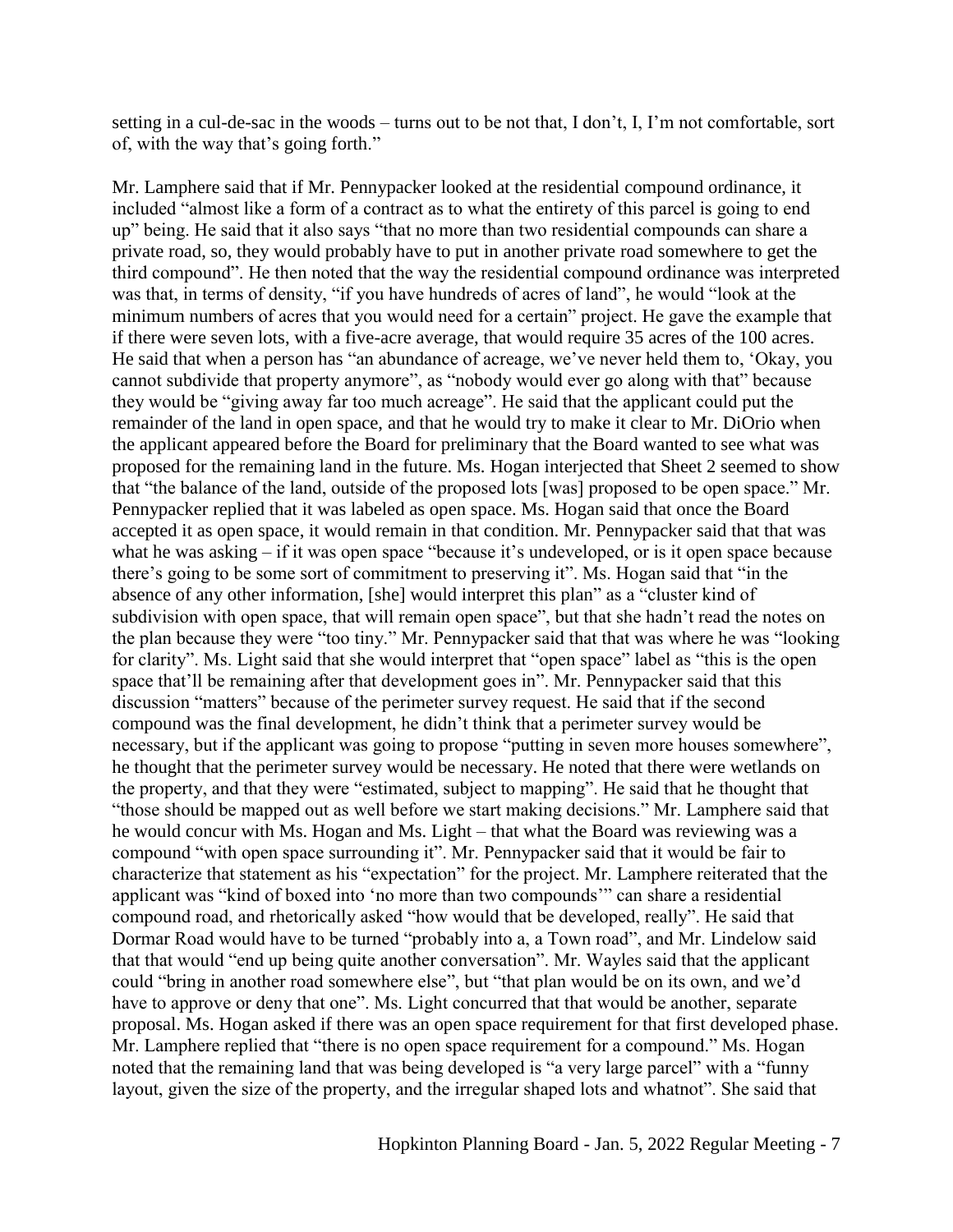she didn't know "what's kind of driving that design". Mr. Pennypacker was also concerned about the irregular shape of the lots. He noted that on the plans, "to the right of the new road, there's that weird sort of space that's  $-$  it's, it's difficult", and said that they were "supposed to make roughly square lots", which were not depicted on the plan. Ms. Hogan then referenced a "squiggly line" that was going down into the cul-de-sac, and she asked if that was an existing driveway. Mr. Pennypacker said that it said "existing trail", and Ms. Hogan replied that that was why the project had been designed in that manner. Mr. Wayles said that he wanted to be sure that he understood the process – that the pre-application was where the Board told to the applicant "whether or not we're amenable to the idea of adding a second - or an extension - to this private road, or a second private road, not whether we're amenable to this private road, but just the idea of adding another private road to another private road."

Mr. Wayles: "We can still opt to get out of it, or disagree with it later -"

Ms. Light: "I think -"

Mr. Wayles: "But – that we have no issue with the idea of that?"

Ms. Hogan: "Well, if, if it's allowed by the regulations, it's allowed by the regulations, and that kind of ends the discussion."

Mr. Wayles: "Mhm."

Ms. Light: "And, Jim [Lamphere], I think that they're going to extend Dormar -"

Mr. Lamphere: "Yes."

Ms. Light: "Not – so it won't be a second, it'll just be an extension to the existing private road." Mr. Lamphere: "Yes."

Mr. Wayles said that it looked like it "comes off the middle of it", and that it continued. Mr. Pennypacker said that he thought that the existing "spur would become a driveway". Ms. Light asked Mr. Pennypacker if he was familiar with the site. He said that he was familiar with Woodville Road. She asked if he knew where Foster Parrots is, and he said that he did. Ms. Light said that, based on the area, she didn't "see a fun, easy way for them to get a second road" for further development outside of what was being presented. Mr. Prellwitz said that it would be "definitely problematic" to bring a new road in. Ms. Light said that the open space on the plan "could very well just be protected because that's not a realistic option." She said that, based on that, and the guidance that had been provided by Mr. Lamphere, the Board couldn't "object to it", and that the project looked "great – it just needs to be tweaked, according to these concerns. Mr. Lamphere reiterated Ms. Hogan's earlier point, which was that the applicant had presented a pre-application, so the Board could "tweak this" to their satisfaction at the preliminary stage. He said that they could "issue any orders" that they wanted to, like "peer review", or that they could "suggest reconfiguration". He said that the pre-application was "to get the Board's impression", their "off-the-cuff impressions", for the applicant. He said that the applicant wanted to know what the Board was "thinking, basically."

Then, Mr. Pennypacker asked who owned the private road, and who was responsible for the maintenance of it. He asked if it was Mr. Dubs or a Homeowners' Association. Mr. Lamphere replied that it should be a Homeowners' Association. Mr. Pennypacker said that those were the questions that went through his head as he reviewed the proposal. Ms. Light said that she had the same question. She asked if there had been any maintenance done to the private road since it had been put in, and who was responsible for it. She said that the Board knew, "from other projects,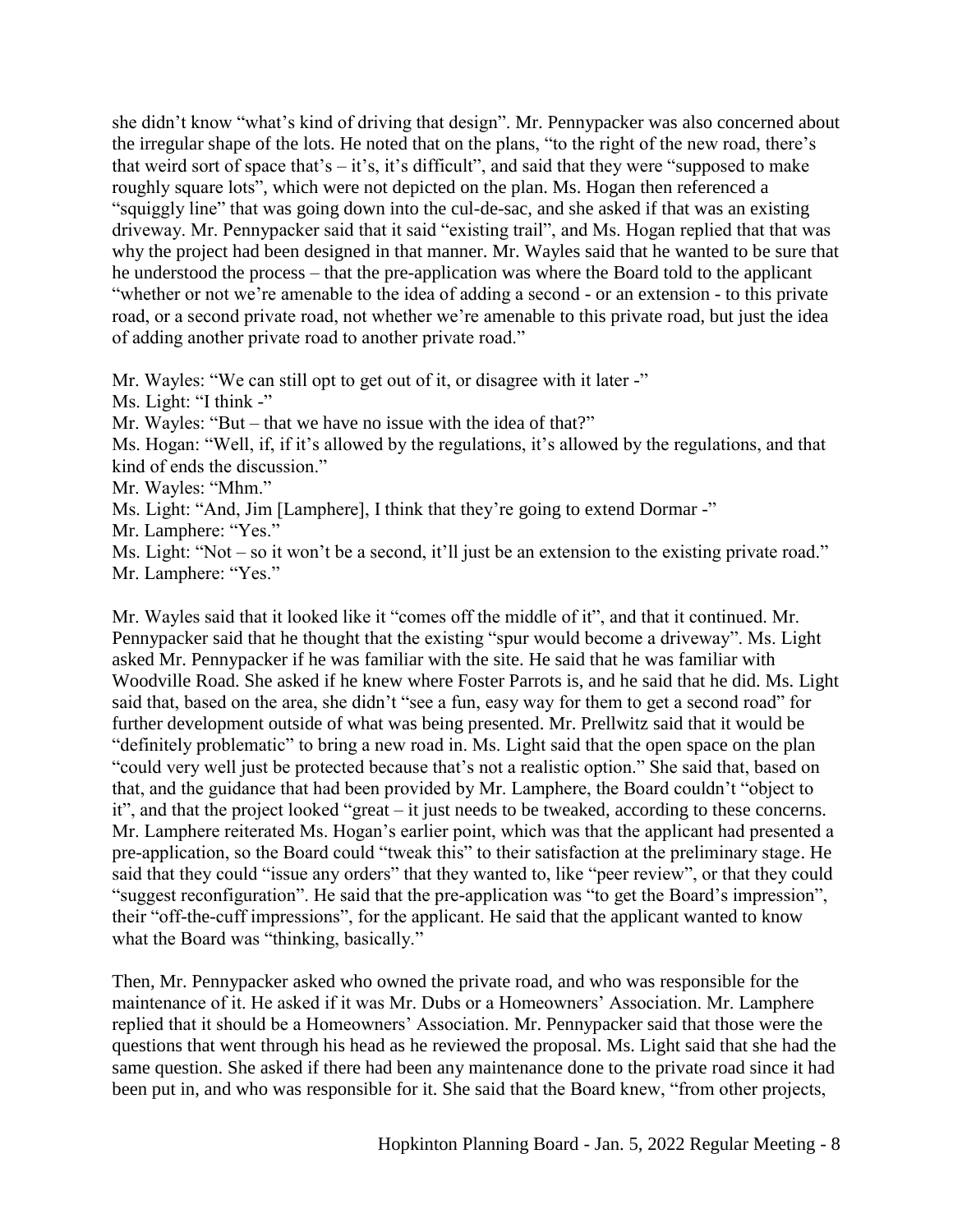that just with the heavy construction equipment, there could be, um, damages." Mr. Lindelow asked what the roads would look like once the project was complete versus what they looked like now. Mr. Pennypacker said that if people wanted to "live on a Jeep trail", he didn't care. Mr. Wayles had a question about compound roads. Mr. Lamphere reiterated that two residential compounds could share the same private road. Mr. Wayles asked what would happen in 2030 – would "they know that this is two residential compounds, and not one residential compound, because it's all Dormar Road at that point". Ms. Light joked that Ms. Jalette would be around to "remind" the Board. Those assembled laughed. Mr. Lamphere said that they would have to do their research, and that all of this information would be recorded in the Clerk's Office.

Mr. Lamphere: "So you can go back and trace the history of how, you know, the genesis of all these lots."

Mr. Wayles asked if they would have to pull the history to ensure that. Mr. Prellwitz said that as it was a private road, that would give some indication anyone researching it. Mr. Lindelow asked who would pull the history. Ms. Light said that that was where the Planning Department came in. Mr. Lamphere returned to the Board's earlier question about who currently maintains Dormar Road. He wondered if there was an active Homeowners' Association right now. He asked where the new homeowners would fit in, and if would they join the existing Homeowners' Association.

Mr. Lamphere: "Because, there is – you can't just let these people maintain – pay and maintain – their little leg of this, because the people up front are gonna be complaining, 'Say, hey, listen – these people traverse across, across my road here', so, I think what we need to have here is, probably, one Homeowners' Association that's gonna chip in for the whole, the whole roadway – I would think."

Ms. Light agreed. Mr. Lamphere said that there should be a single Homeowners' Association, instead of two, to prevent disagreements on who would maintain the road and how it would be maintained. He referenced the difficulty that property owners with shared driveways face when it comes to maintenance. Ms. Hogan weighed in.

Ms. Hogan: "So, it could be that the developer has retained the ownership rights to the roadway, knowing that, in the future, he was gonna propose, you know, Phase II, and then incorporate it all into one Homeowners' Association. That's a possibility – I have no idea how long this other one's been existing, um, but, in order to be able to convey rights to the phase that they're proposing, he has to have retained sufficient rights to convey them to the parties that are gonna be buying these lots, and etcetera."

Mr. Lindelow asked if the existing property owners on Dormar Road would receive notification, or if there was "any process that they need to be involved in". Mr. Lamphere said that they would receive notice, as it was a major subdivision. He said that that would be done at the Master Plan stage. Mr. Lindelow said that "part of this" would be the applicant alerting the existing homeowners. Mr. Lamphere said that he was sure that they "would have something to say". Mr. Lindelow resurrected Mr. Pennypacker's earlier point about the perimeter survey. He said that if the new development was limited "just to this cluster", the Board would be "okay, under [Mr. Lamphere's] guidance" with not requiring the complete perimeter survey. Ms. Light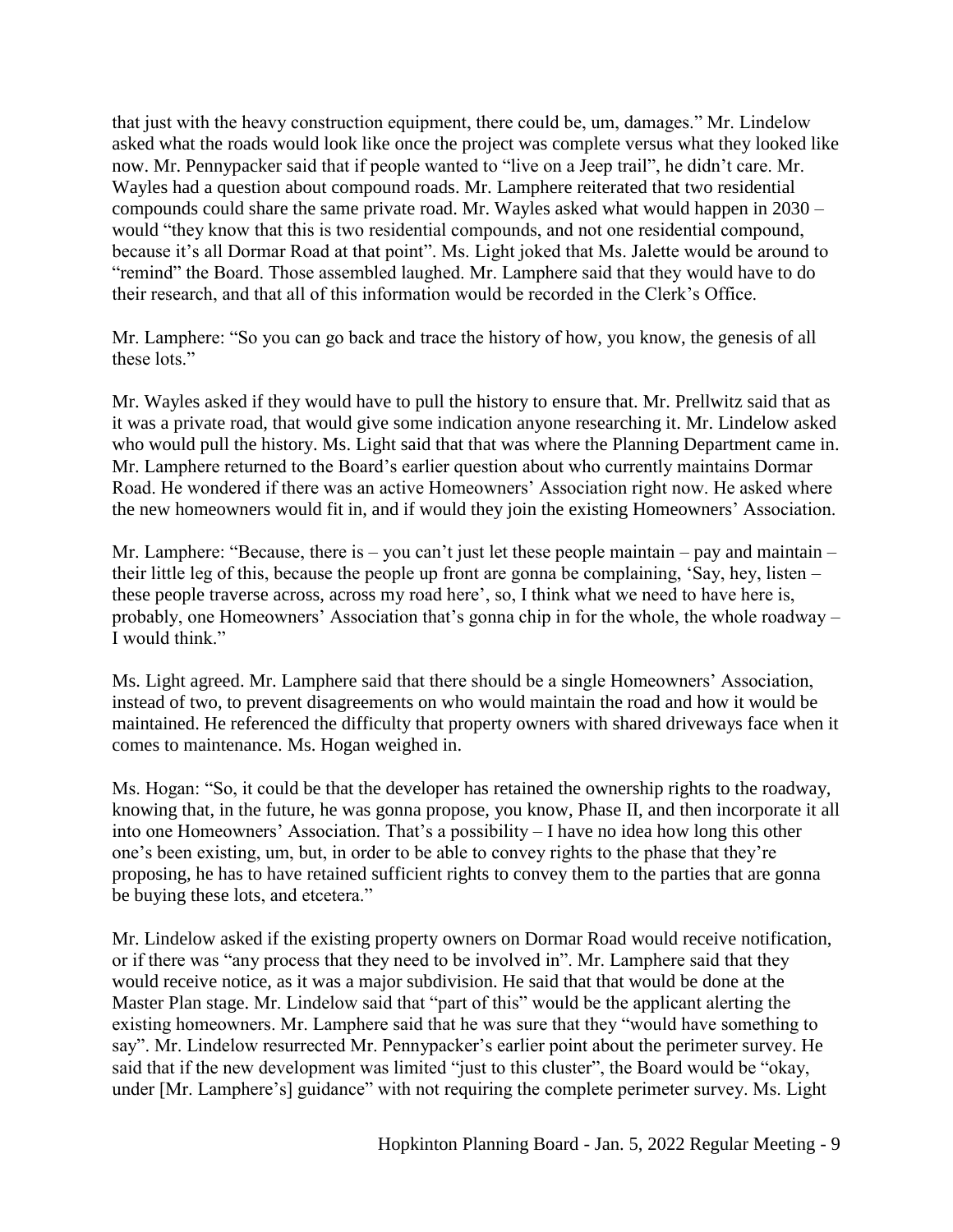interjected that they could "ask that question" of the applicant when they appeared before them again. The Board members seemed to agree with that course of action. They said that they wanted "more details" on the proposal. Ms. Light asked Mr. Pennypacker if there was anything else that he had thought of. Mr. Pennypacker replied in the negative, and explained that he had just been "looking at the layout of the lots, and the access places". He said that he saw "a vision here that's not written down", and that "somebody is planning for the future here" that the Board needed more information on. Mr. Prellwitz asked if they were looking at a peer review for the proposal, and Ms. Light and Mr. Lindelow said that they were suggesting one, to investigate the "condition of the road". Ms. Light said that she wanted the applicant to "get input from the Homeowners' Association" – and Mr. Lindelow interjected, "If they have one" - or "whoever manages that road." Ms. Hogan said that the Board was "sending a message to the applicant – 'be prepared to address those questions, in-depth" at the Master Plan stage. Ms. Light said that that was correct, and that they also wanted to "find out what the final footprint is going to be". Mr. Prellwitz said that it seemed like they were "coming to a close" on that discussion.

The Board then discussed the weather as they waited for the next agenda item.

# **ADVISORY OPINION:**

# **Advisory Opinion to the Town Council – Proposed Amendments to Chapter 17 – Streets, Sidewalks, and Other Public Places, Article II - Streets, Division 5 – Official Street Map. Proposed and sponsored by Town Councilor Bob Marvel.**

Mr. Prellwitz asked if Mr. Marvel was in attendance. He was not. Ms. Jalette explained that she had "dove into this pretty heavily". Ms. Hogan jokingly asked her to approach the microphone, but Ms. Jalette was already sitting in front of the microphone that Mr. Lamphere had been using.

Ms. Jalette: "So, with the first Advisory Opinion – what I did was I explained what each of these sections says, in basic terms. Uh, the, the main thrust of this new div-, new division, within Chapter 17, is to create a list of streets in the Town of Hopkinton that are owned, managed, and maintained by the Town, as well as ones that are private. This one focuses more on private roads. Um, if you look at the draft that was put together, it does list, on the final page - the final two pages, actually, scratch that - the private roads that we have in Town, at this time. So, first, I want to begin by asking you if you have any questions about either my memo, or about the proposed, uh, amendments, for this particular division."

Mr. Pennypacker did. He said that there were "a lot of documents" and "some duplication here", and he asked Ms. Jalette if Division 5 dealt "with the map". Ms. Jalette said that that was correct. Mr. Pennypacker continued.

Mr. Pennypacker: "This is just about the Town creating an official map record and the streets?" Ms. Jalette: "Yes."

Mr. Pennypacker: "And Division 4 deals with the, the enhanced 911 street signs?"

Ms. Jalette: "That is correct."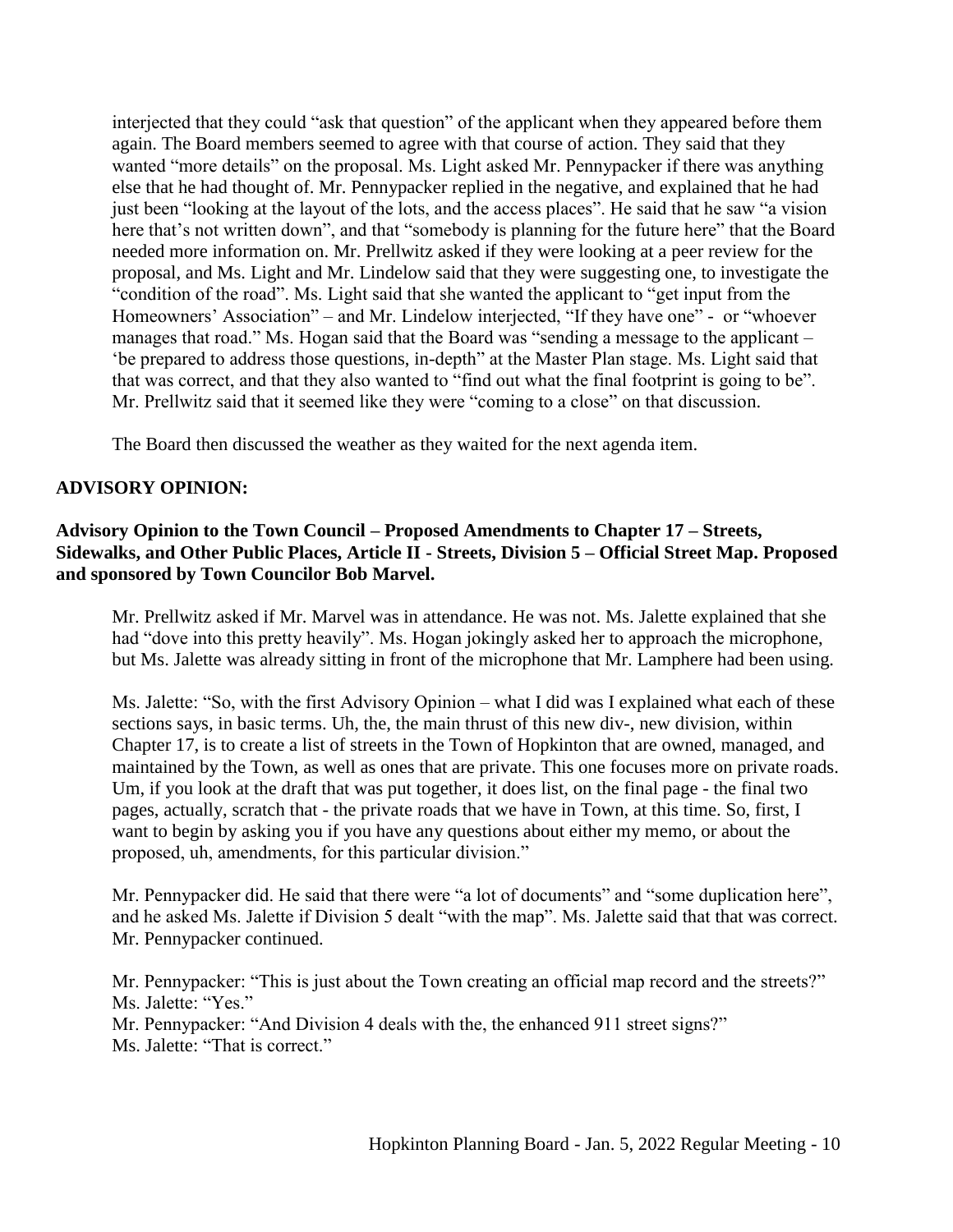Mr. Pennypacker replied that he was "up to speed" if that was the case. Ms. Jalette stated that they were "two separate things", and that Division 5 was "going to be an entirely new division within Chapter 17". She then said that there were proposed amendments to Division 4 that would "add more language about having an E911 Coordinator, and how streets and places on streets are demarcated."

Ms. Light asked if the Town had an E911 Coordinator, and Ms. Jalette replied that they did. She explained that Sherri Desjardins, the Zoning Official, was the Town's E911 Coordinator. Ms. Jalette explained that Ms. Desjardins was the person who assigned house numbers for newly constructed buildings. Ms. Light asked if Ms. Desjardins had "knowledge of these recommended changes." Ms. Jalette said that she believed that that was the case, and then asked the Board to "hold off" on discussing Division 4, as she wanted to focus on Division 5, and have the Board make their recommendations, before moving on to Division 4. She explained that "comingling them makes it a little bit more complicated" when providing "an Advisory Opinion to the Town Council." The Board agreed.

Mr. Pennypacker said that he had "one thought" as he read through Division 5. He said that it "makes sense to know what roads are in Town", and that they "probably already have that document, but, great, they want to make it official." He continued.

Mr. Pennypacker: "The process for, for amending – like, adding a road, changing a road, uh, removing a road, whatever – the process that they've outlined is that 'there will be a hearing before the Town Council', and it strikes me that it is really a Planning activity, not a Town Council activity. I'm  $-$  I would, of course, value their input, and I think it's, it's nice that they want to weigh in, but  $I$  – take, for example, you know, we, we just talked about a project with, that involved a new road. In order for that to even come before the Planning Board, it would have to go before the Council. The Council would say, 'Okay, we're gonna add this road to the map', and so now it comes before the Planning Board – 'Look, there's this brand new road with no houses on it.' I, I don't like that workflow, personally. Am I crazy?" Ms. Light: "No. I, I, I, personally, I, personally thought it was unusual that the Town Council would want to take up that responsibility, but the Town Council wants what they want. What can I say? What, what's the process now, Jim, or?"

Mr. Lamphere said that the Board "approves subdivisions – many of which have roads" that were either Town or private roads. He said that "as far as the Official Street Map goes, which would probably include, you know, public roads and private roads", the map was "a document", an "official" document "that has to be adopted by the Town Council, like all Ordinances". He said that even when the Board approves a subdivision with a Town road – "and we go through it, and it's built to Town specs", and the applicant has posted their bonds and other fees, plus "whatever legal things need to go along with it, which are in our Subdivision Regulations", the Planner would still review it and make a "recommendation to the Town Council" for their acceptance. Mr. Lamphere explained that the "Town Council has to accept ownership of infrastructure, like a, like a Town road", and that it would not become "Town-owned until the Town Council accepts it". He said that their approval was "a necessary step to go through." He said that it wasn't that the Town Council wouldn't consider what the Planning Board had voted on, and that the Council would be "hard pressed" to not accept a road that had been built to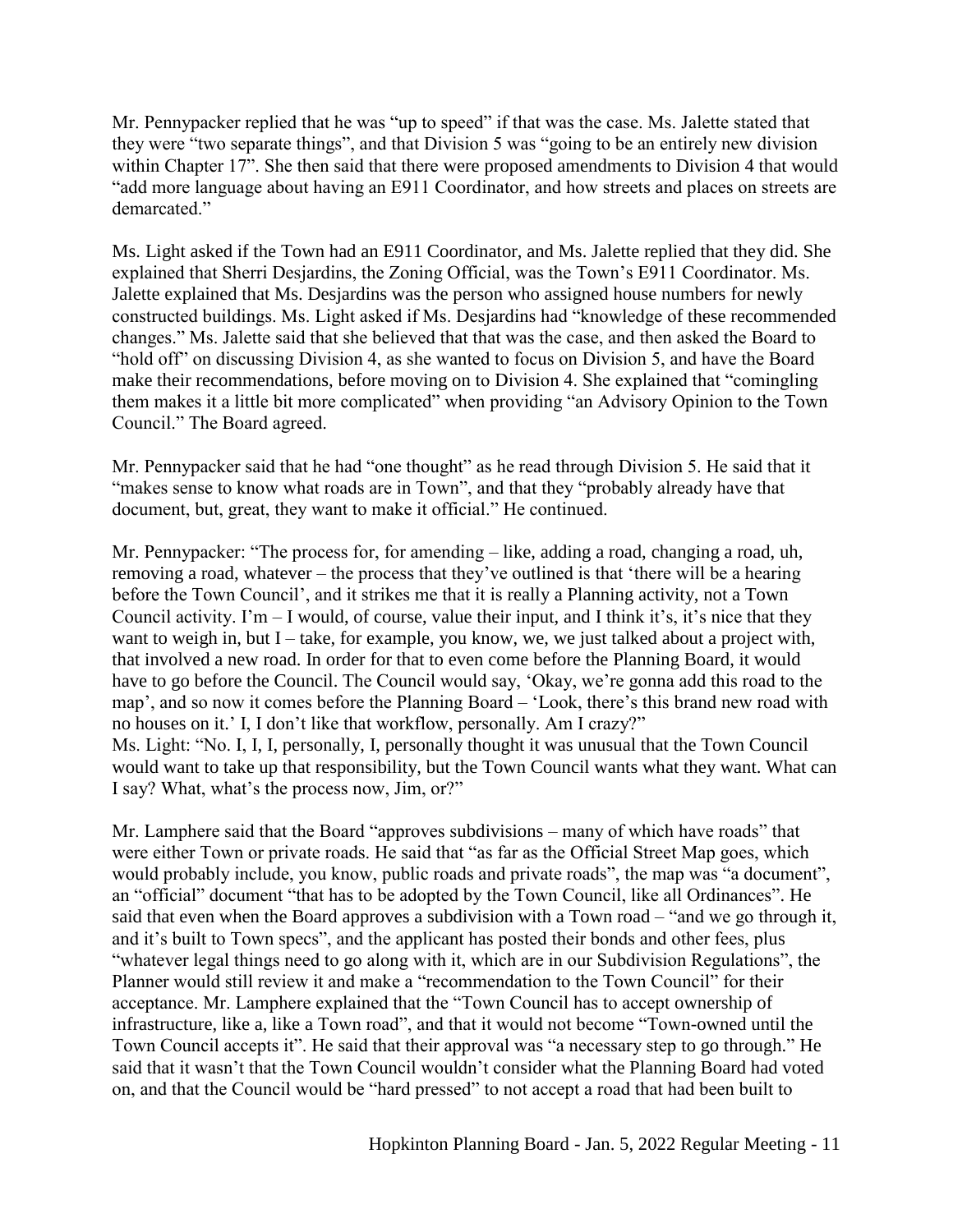Town specifications and had gone through the subdivision process, but they didn't have to. He said that Town Councils could do what they wanted to do, "for whatever reason". He reiterated that any Ordinance has to be adopted by the Town Council. He said that the Town had never had an Official Street Map before, and that it was "something that the Town Council has to decree – and any additions or changes, deletions or whatever from that map has to go through that Council for, for changes – the same as the Zoning Map." Mr. Lamphere said that it was "not to take anything away from the Planning Board", as they had "an important job to do", but that the Board was "the first step" and the Council was "the last step in the process."

Ms. Light said that when she had read the document, she "felt that the Town Council expects" applicants – for example, Mr. Dubs with his proposal for an extension to Dormar Road – to appear before the Town Council "with his proposed extension to his private road, and have them approve it." Mr. Lamphere said that they wouldn't, as it was a private road. Ms. Jalette interjected.

Ms. Jalette: "So, I understand where John [Pennypacker]'s confusion is coming from, because it's not really clearly delineated in this dr-, draft, as it stands, when, in the process, the Town Council would be voting on that. My knee-jerk reaction would be that this would be after a subdivision has been approved by the Planning Board. So, one thing that you could recommend to the Council in this Advisory Opinion is to add language to the adoption section that makes it clear that this is being done after a subdivision has taken place -"

Mr. Pennypacker: "Mhm."

Ms. Jalette: "And not before, because you, you wouldn't want to have just a phantom road, that's been approved, that has nothing to do with any development that's actually being proposed out there in the world."

Mr. Pennypacker: "Right, and that's, that's, that's exactly the – yeah, so you hit the nail on the head – that, that -"

Ms. Light asked what could stop the Town Council from rejecting a road. Ms. Hogan replied, "Practical reality." Ms. Light jokingly doubled down. Ms. Hogan replied that if the "developer has been through the process here – conceptual, Master, Preliminary, Final, they build the road, etcetera, everything's done, and the Town then refuses to accept it as a Town road", the Council would "be in Superior Court momentarily." She explained that she had almost been in that situation in Charlestown. Ms. Hogan said that a Town Council member had been "so mad" that Ms. Hogan had won a lawsuit that the Councilor "voted against accepting the road that was completely built." She said that that Councilor had been outvoted.

Mr. Lindelow brought up the list of "uncertified roads", and asked if the process that they were going through was created so that they "don't end up getting a list like this again", or if they would "need that further discussion so we don't end up with another conversation five years from now". Ms. Jalette replied that she thought that "this street map would be updated periodically", and that when the various Departments were "formulating the list that is included in here", Mr. Lamphere had met with the Building and Zoning Department, and they "discussed the existing roads that we have". Mr. Lindelow understood. She said that the Board would notice that "there's one that the Planning Board actually approved" recently – the road for Fairview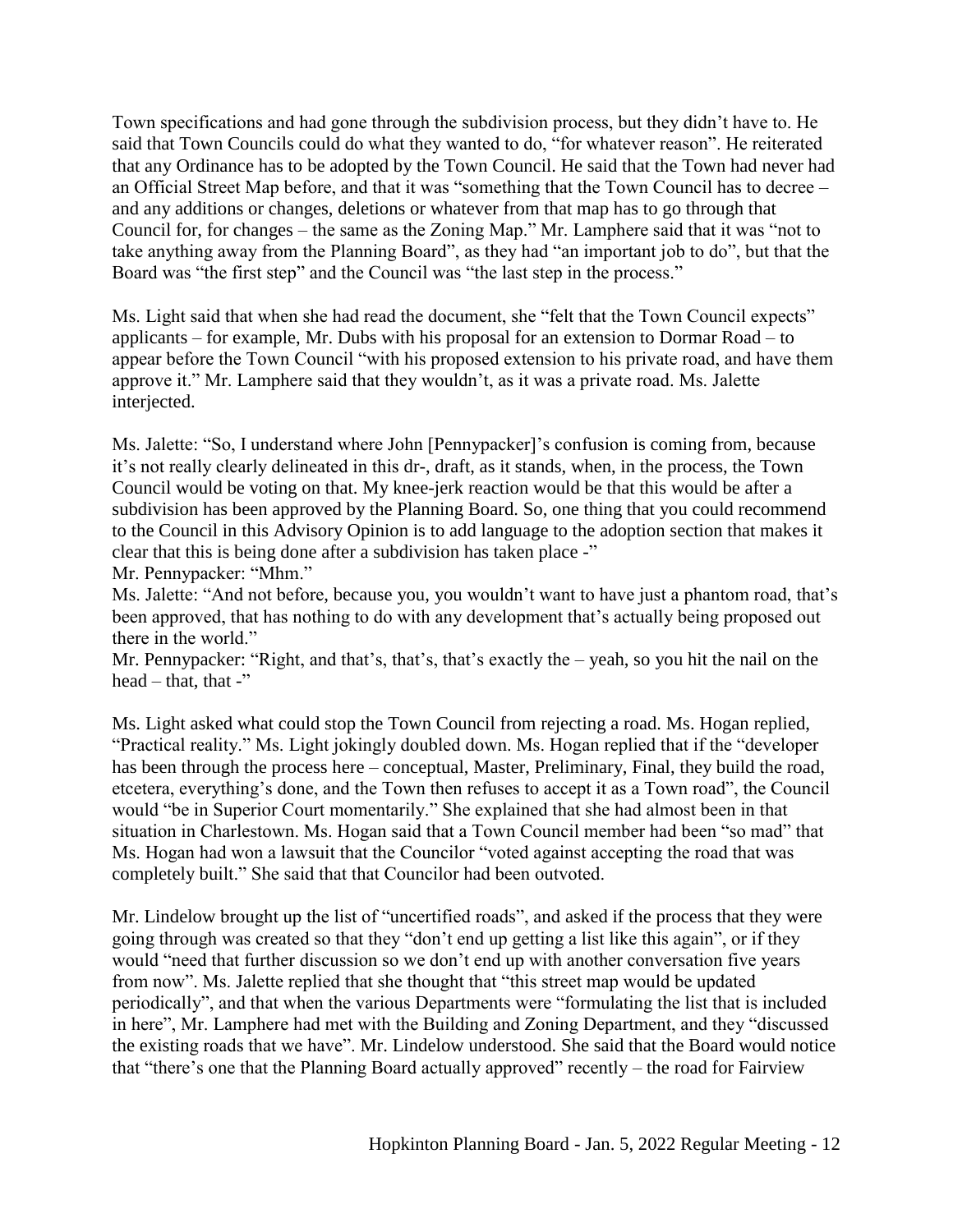Estates, known as Jack's Trail. She reiterated that she thought that the Council would, periodically, update this list to add "additional roads".

Mr. Wayles began to ask a question about Division 4, but Mr. Lindelow and Ms. Hogan said that they were still on Division 5. Ms. Jalette asked if the Board had "any other concerns" about Division 5 that they wanted the Council to hear. Mr. Lindelow said that he "just wouldn't want to get in this position again" in the future. The Board came to the conclusion that they were done with Division 5, and moved on to Division 4. Mr. Lindelow said that Division 5 was "reasonable", and that one should always do "what's reasonable", and Ms. Light said that it was "the smart thing to do".

Ms. Jalette asked Ms. Hogan if they needed a motion to provide the Council with the comments made by the Board in relation to Division 5. Ms. Hogan asked if they were "looking for a motion, a recommendation for the Town Council to accept" or "move forward with the Ordinance." Ms. Jalette replied that the Town Council was asking for "a report" from the Planning Board, as well as recommendations from the Board, "on whether this should be approved as it is, whether it should be changed, whether it should be rejected." Ms. Light said that she didn't think the Board was going to reject Division 5, "so that one's off the table." Ms. Hogan said that she thought the Board "could have a motion" that the Planning Board "recommends the Town Council adopt this Ordinance, and take under advisement the Planning Board's comments". Mr. Prellwitz said that that sounded good. Ms. Hogan said that they could say "so moved".

Ms. Light: "So moved."

It was seconded by Mr. Lindelow.

In Favor: Prellwitz, Light, Lindelow, Pennypacker, Wayles Abstain: None. Opposed: None.

5-0, the motion passed.

### **Advisory Opinion to the Town Council – Proposed Amendments to Chapter 17 – Streets, Sidewalks, and Other Public Places, Article II - Streets, Division 4 – Building Numbers and Streets. Proposed and sponsored by Town Councilor Bob Marvel.**

Mr. Prellwitz asked Ms. Jalette if she wanted to walk them through Division 4. She replied, "Of course." She explained that she had done "something different" for Division 4 than she had for Division 5, as "Division 5 was a new division", so "it didn't have anything that you could compare it to." Ms. Jalette said that "Division 4 actually already exists, so there are quite a few changes that, uh, Mr. Marvel has proposed." She suggested that she could "go through what those changes are" if the Board was inclined. She then said that she "ultimately concluded this memo with some concerns" that she had had "with elements of this, uh, these new amendments", but that she wanted to "hear what [the Board] would like [her] to do." She reiterated that she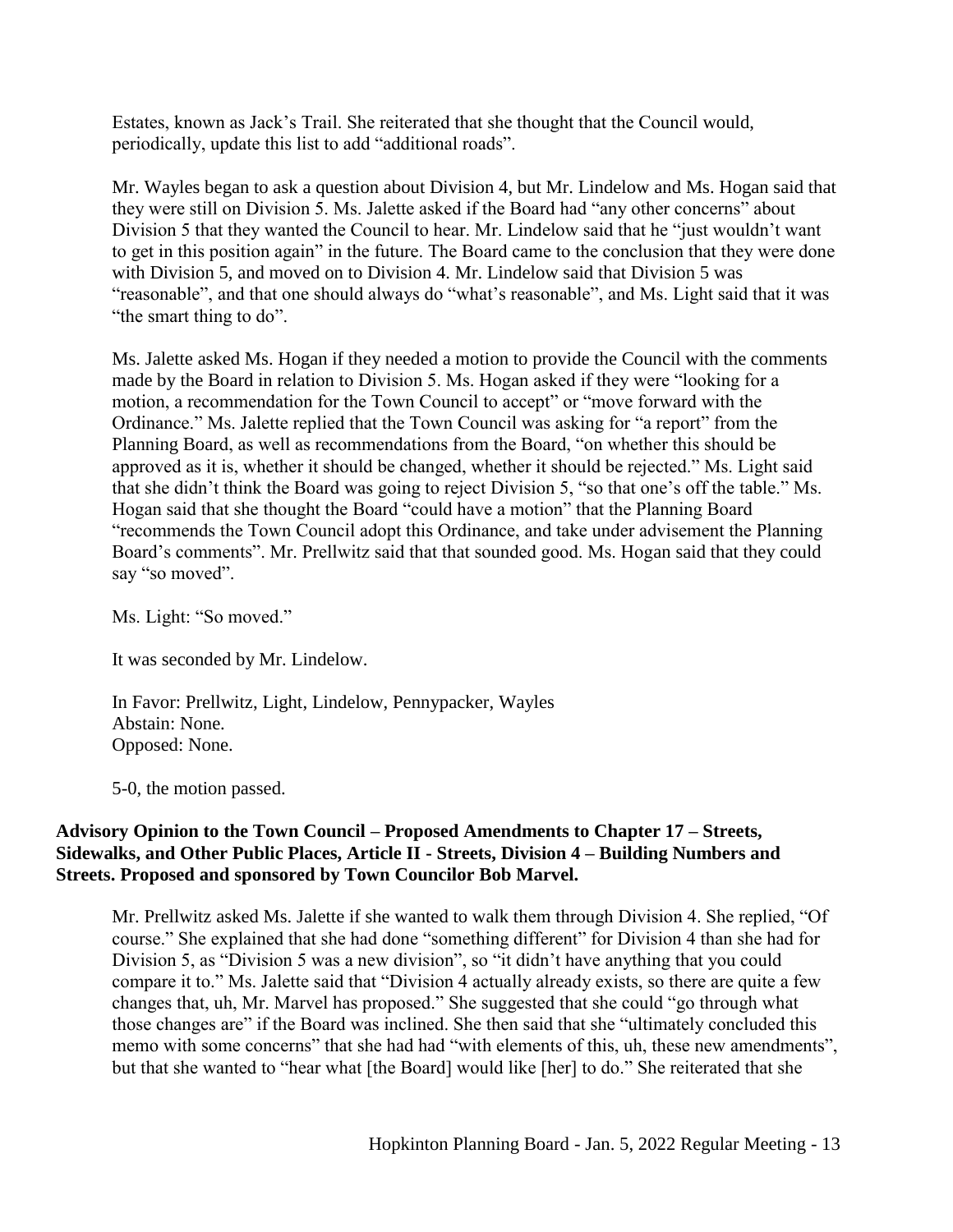could "go through" the amendments if the Board wanted her to, or merely "delineate [her] concerns" – it was the Board's choice.

Mr. Pennypacker asked Ms. Jalette which document had her recommendations and concerns, and she replied that it was the document that had the blue and red fonts. He said that he didn't think that he had looked at that memo, as he had "just finished reading" Division 5. The Board elected to proceed based on the concerns that Ms. Jalette had had, as it would "everybody up to speed".

They first discussed Sec. 17-132., "Compliance Required". Ms. Jalette began by explaining what the existing section contained before introducing what had been added. She said that the amendments in this section had "a great deal of additional information, which is about who is responsible for, uh, maintaining the 911 letters" on the requisite structures. She continued.

Ms. Jalette: "So, the amendment, as it's written says, 'A written notice of violation is received by the owner', yet later in that paragraph, it says that it's the 'responsibility of each and every property owner, trustee, lease, agent and occupant of each residential structure, business, or industry to post and maintain, at all times, address numbers as required under this division.'"

Ms. Jalette explained that her concern was that if a party rented or leased their building from the property owner – who would receive the notice of violation – "how would that leaser, or the renter, know if they were in violation of these amendments?" She said that the renter or leaser would not have received notice of the violation, and while "one can reasonably assume that if you are renting a property from someone, you probably have some degree of communication with them", she asked if that was something that the Board wanted to "bet on." Ms. Light that she did not, as there are "absentee landlords all over the place". Ms. Jalette said that another problem with the amendment was that it "raises the question of who is responsible for addressing the violation", and asked if it would be the owner of the property or the person renting it who would be responsible. She wondered who would be "responsible for putting up those letters, or numbers, or defining their location".

Ms. Jalette then brought up another concern that she had had with proposed amendments, which was "who is responsible for the enforcement of these amendments", which was "not delineated" in the amendments. She continued.

Ms. Jalette: "Who reports violations? That's not delineated in this. Does the 911 Coordinator have to go to every building in Town, to determine who is in compliance and who is not in compliance? To be frank, being the 911 Coordinator is not Sherri [Desjardins]'s only job. She's also – she also works in the Building and Zoning Department. I don't know – I guess my question is, I don't know how big of a problem this is in Town. I don't know how many people are out of compliance, or would be out of compliance if this was approved."

Ms. Light asked if she could make a "general comment". Ms. Jalette replied in the affirmative. Ms. Light asked if those assembled were "aware of the fact" that the Post Office "finds people if their properties are not documented the way that they're supposed to be, and some of the language in here mirrors what the Post Office's requirement is." She said that people could be fined by the Post Office, and that that was "where [she] got stuck" as she looked at the proposal.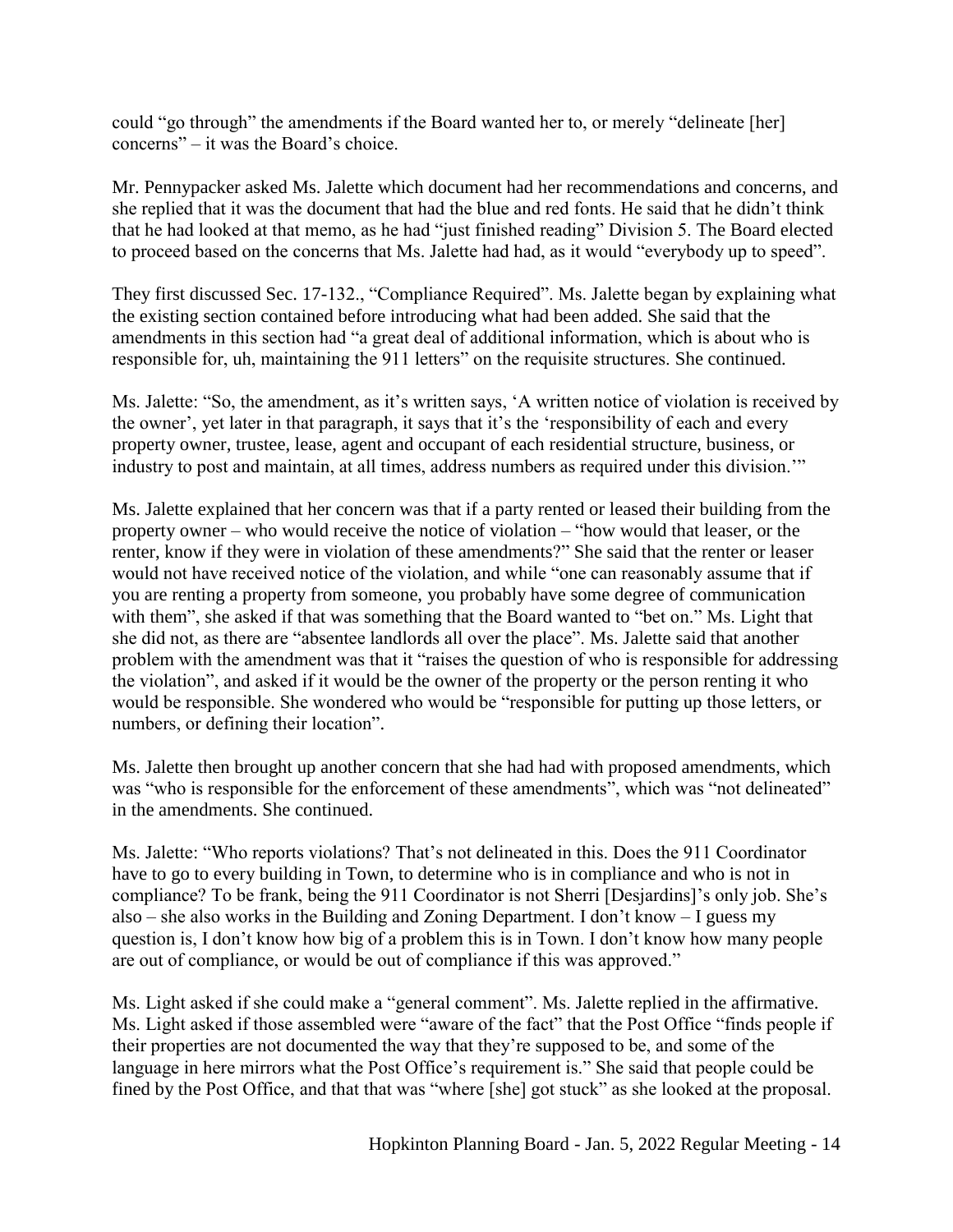Mr. Lindelow asked if there was a "different standard for public or private roads", or if the same standard applied regardless of the status of the road. Ms. Light said that she understood the purpose of the amendments, "in the capacity of the 911 potential", in that "every property needs to be identified with numbers", but before the current amendments that they were examining existed, "there was the Post Office law saying that you have to have numbers – two and a half, whatever the dimensions were that were in there." Mr. Lindelow said that he thought that the "mailboxes need to be marked more than the house", and gave the example of a house that is a quarter mile off the road. Ms. Light said that they were supposed to be marked on both sides, and said that her neighbor would be in violation, as she uses a P.O. box, and does not mark her house. Ms. Light joked that she and her husband were going to mark the house in question. Mr. Lindelow said that a number could be on someone's door, but it could be "covered by a wreath or something", which would make it "pointless anyway". Ms. Light said that there were standards set by the Post Office, and that she thought that the Town should "mirror what they're doing – or accept the fact that they're already doing it". Ms. Hogan interjected here.

Ms. Hogan: "So, the, the 911 coordination, coordinator's, need for identification of a building is very different from that -"

Ms. Light: "Correct."

Ms. Hogan: "Of the Post Office."

Ms. Light: "Correct."

Ms. Hogan: "Public health, safety, and welfare."

Ms. Light: "Correct."

Ms. Hogan: "So, for instance, if there's a lessee, in a home that is not adequately marked, and the rescue can't get to them, you know, who's, who's liable here, if, is there any liability? Is it the property owner, who didn't mark the property? Uh, is it the Town because the Town didn't make sure the properties were marked? So, I think that the Post Office's stuff is separate and apart. There's not a problem to continue to, to, to create, or, or, or amend the Ordinance to address 911 concerns."

Ms. Hogan said that her recommendation to the Board, if they wanted it, would be that the property owner should be responsible for marking their properties. She rhetorically asked why it would be the lessee's responsibility when it should be the property owner's. She said that that would eliminate "the concern that Talia [Jalette] has, uh, rightfully raised". She rhetorically asked how "if there's a violation, and it goes to the property owner, how the heck can you take somebody else to municipal court if they never received notice of" a violation. She said that if they left it with the property owner as an "obligation on their part, that resolves all those issues." Ms. Jalette interjected that that point related to some concerns she had with the fee schedule. Mr. Prellwitz asked if he could comment on something before they moved onto another topic. Mr. Prellwitz said that when he pulled a building permit, Ms. Desjardins had told him that the numbers on his home had "to be visible from the street", "either on the mailbox, or a signpost that explains what the house number is, what the actual address is – and it has to be visible coming from both ways." He said that Ms. Desjardins had stated to him that that was "a regulation that has to be upheld". He said that it was like speed limit signs, where "the State and the Town says, 'That's what we want you to do.' If you don't do it, well, you're takin' a chance – you know, you could be held responsible for fines or whatever, and it's the same" with this proposal. He reiterated that, as it was explained to him, the property owner was responsible for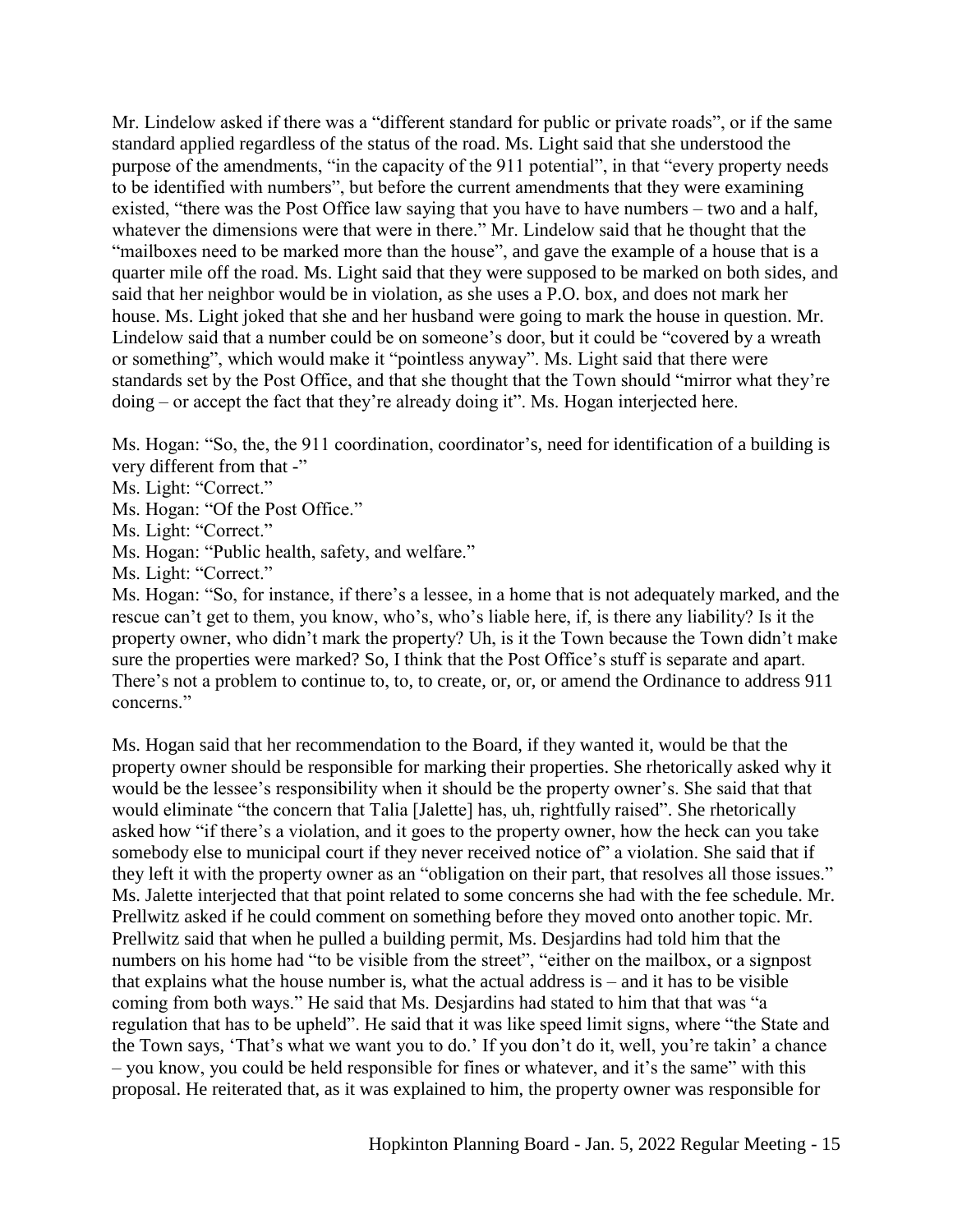marking their property appropriately with a "visible designation", or a sign of some kind. Ms. Jalette replied that she had brought the issue up "because the new language assigns that responsibility to other various parties", which was the cause of her concern. Mr. Prellwitz said that he agreed with Ms. Hogan, as "it's their property, it's their responsibility to maintain the property and keep it up." Ms. Light returned to an earlier question raised by Ms. Jalette, which was who was going to be the "property number police – who's going to execute that task?" Ms. Hogan said that she did not think that that was a "concern with the Ordinance itself", and that "typically, in most Towns, the, that's going to fall to the Building Official office" for enforcement. She said that if the Town had a rescue department or a Fire Chief, "they might make a complaint" about a property owner's noncompliance, and "now they have a mechanism" that the E911 Coordinator could use to "begin to notify these property owners" about the complaint and that it needed to be resolved. Ms. Hogan said that, "in creating the Ordinance, it's not really our concern as like, how are they going to implement this Ordinance", as that went beyond the Board's scope. Ms. Light said that the scenario that Ms. Hogan had just described sounded "extremely feasible", and that she had imagined someone going around the Town of Hopkinton, "making sure that everybody had a number" on their structures.

Ms. Hogan said that if the concern was that the role of enforcement would fall to the Planning Department, they could "certainly make that well-known" that such an activity was not in their purview. Mr. Prellwitz said that he thought that a lot of the "responsibility would fall on the, the Fire Department and the rescue", and that there are "a lot of people in the volunteer Fire Department", so they would see who is or is not in compliance. He said that to "put all of this responsibility" on Ms. Desjardins, who is "jammed right up, every day" with work, didn't "seem fair". Ms. Hogan said that "implementing something like this give the, um, the Fire Departments and public safety people a tool by which they can, um, advertise and educate the public of, of the Town" that this system is in place and it should be used, as it is for their personal benefit and safety. She said that it gave them "an opportunity to have a vehicle by which they can promote and educate the citizenry on it."

Mr. Prellwitz then turned to the topic of notification. He said that there's a "free newspaper" that is published periodically, but none of the other Board members were familiar with it. Ms. Jalette said that that was related to some of the later concerns that she expressed in her memo to the Board, chief amongst them being how the Town would "let people know that this is a rule that's been enacted." Mr. Prellwitz said that there was a mechanism in Hopkinton called the "Redneck Grapevine". He said that that term was not used in a derogatory sense, as he had lived in Town for 70 years. He explained that "whatever we say here is gonna be throughout this Town by lunchtime tomorrow – and that's just the way it is." He said that Hopkinton is a "very tight community". Mr. Lindelow said that Ms. Jalette's question was more about how that was going to be communicated, but said that maybe this question was in "the same line of who's going to enforce it". He said that he didn't know "if that's part of this discussion." Ms. Hogan said that that was the "same concept" as the enforcement question that Ms. Jalette had posed earlier, and that it was up to the Town Council to determine how they were going to implement the new amendments. She said that people were "presumed to know the law". Ms. Light said that she could "appreciate" sending someone who was in violation a note that explained that the Council had adopted an Ordinance, but that she thought that it needed to be available on the website as well. Ms. Hogan said that she was sure that the Council would do that, and that the process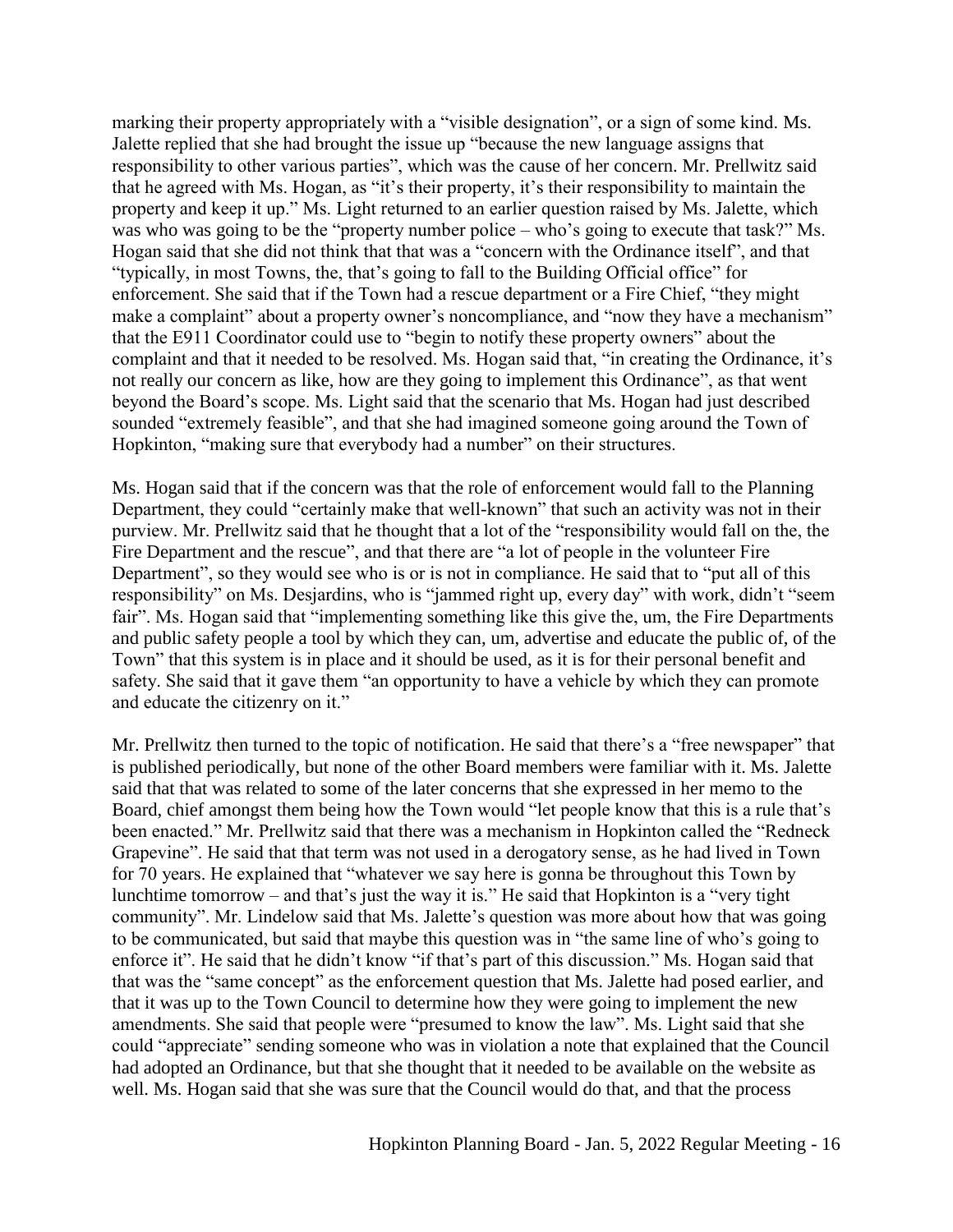would likely begin with a "warning" that would give the violator a certain amount of time to comply with the new amendments, followed by a follow-up to ensure that compliance had been achieved.

Mr. Pennypacker asked if the Board could return to Section 17-131. He said that Ms. Jalette had asked "what's the problem we're trying to solve" and that he couldn't "figure that out." He continued.

Mr. Pennypacker: "Because, Number 1, provide a means for locating stuff in Town – I, yes, we have maps – I, I don't know how much of a problem it is. I know that there are about 8,400 people that live in Town. I also counted, and we have fewer than 3,000 single-family homes in Town. Pizza guy makes it to my house, and I, I I can't imagine that this is a widespread problem, so I guess what I would want to know is how many people are having a hard time – how much, how many of our emergency services are having a hard time finding properties, and do we have a sense of how many that is, because if it's just one or two outliers, I think that's worth noting."

Mr. Lindelow replied that Amazon finds houses, and Mr. Pennypacker replied that that element was featured in Number 4 – "assisting in proper delivery of utility and other delivery services", and he said that his electricity – and his electricity bill – came to his house, "and it doesn't get lost." Mr. Wayles joked that "people who want your money will find you." Mr. Pennypacker said that he was going to go on a "tear here", and continued.

Mr. Pennypacker: "Number 2, they bring up, 'will serve as the E911 locator and/or mail delivery locator.' E911 is enhanced 911. It is an FCC [Federal Communications Commission] regulation, specifically designed to map cell phones to physical addresses. Has nothing to do with little green, shiny signs on your mailbox, so, I just wanna kinda start with that. Why are we coming up with a paper solution to a digital problem? It doesn't make any sense to me. Um – and what's the last one – 'providing properly', 'providing property owners in the Town with a systematic and accurate means of identifying and locating property'. We have a GIS [Geographic Information System] system. Like, all of this exists. I don't, again, I, I really don't see how signage - of any sort – is going to facilitate electronic communications. So, I think this is a lark. I think that there are certain people in Town who are, uh, arguing in favor of having shiny, reflective signs every 100 feet on our country roads, and I think it's a terrible idea. Sorry. That's my problem with, with the first part."

Mr. Prellwitz replied that Mr. Pennypacker's comments were "all valid points", and that the Town's emergency services "know where everybody is", as they had "been here many years." He gave the example that if someone called into the Fire Department and told them that Mr. Pennypacker's house was on fire, emergency personnel would "know where to go, right now."

Mr. Prellwitz: "Chief Sposato would be there before the Fire truck – you know what I mean?"

Mr. Prellwitz said that Hopkinton is not like New York City. Ms. Light said that she didn't want to be the person who threw a wrench into the conversation, but that they had to consider that there may be other entities, outside of the Town of Hopkinton, who could be looking for residents, like the State Police. She said that that was the "extreme", and began to continue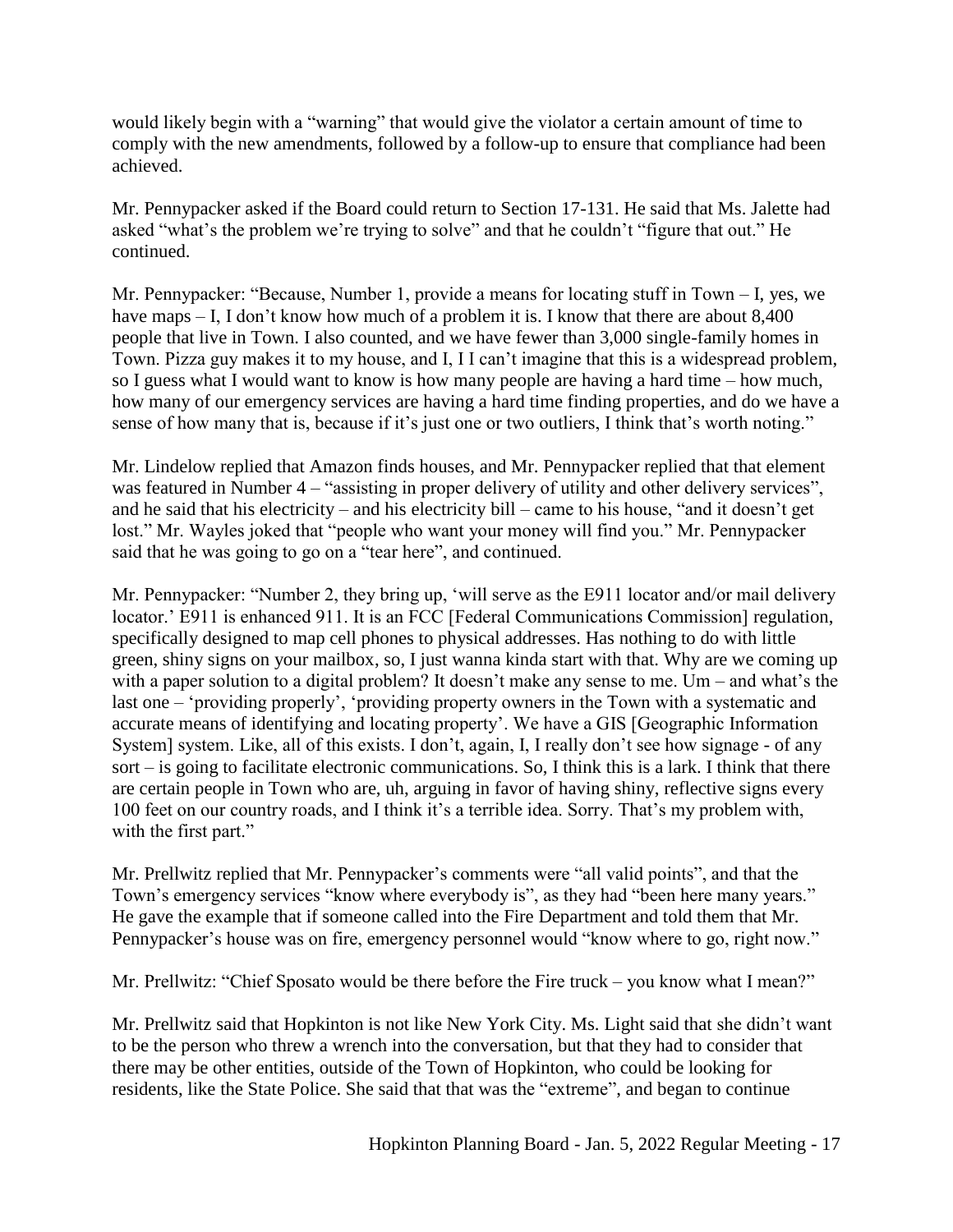before she turned to Ms. Hogan. Ms. Hogan said that, based on Mr. Pennypacker's concerns, she wondered if there was "a statutory requirement for every municipality to adopt such an Ordinance". She said that she was looking that up as they spoke, and that, "typically, it would say, in the preamble" that the purpose of the Ordinance was to "comply with RIGL [Rhode Island General Law] such-and-such". She said that this Ordinance did not include that language, so she was "not entirely sure whether there is a requirement". She explained that she had "pulled up some" regulations, "which seem to suggest that there is some kind of a requirement", but it was "hard to tell", as the 39-page document was difficult to read on a cell phone. Mr. Pennypacker said that he understood, and that he didn't see any of what Ms. Hogan had brought up. He said that he "did see that many municipalities are electing to do this, um, but the 911 system has been around for decades". He continued.

Mr. Pennypacker: "The 911 system has been mapping telephone numbers to addresses for decades, so this is not a new E911 thing, and I think, I, I feel like this is smoke and mirrors designed to, to put shiny, green and white numbers that are all the same size, all the same shape, in all the same spots on every single house, and I don't – I mean, if I wanted that, I'd move to Cranston."

Mr. Wayles asked if that was the problem that emergency services were running into – that "nobody's got a, a home phone anymore – they have cell phones, and then they use Wi-Fi calling, and they don't know to set their E911 address in their phone", so when they called into an emergency line, their address was not linked with their phone number. Mr. Pennypacker said that that was what E911 was all about, and Mr. Wayles replied that if someone did not set their E911 up, they wouldn't be able to use that function. Ms. Light said that Mr. Wayles, who has an 860 area code with E911 set up could contact the authorities and state that Mr. Pennypacker had set Mr. Wayles' home on fire, and emergency services would be able to find Mr. Wayles' house. Mr. Wayles said that he would tell the emergency personnel his address when calling, and that his phone had his address linked to it.

Mr. Wayles said that his concern related to Mr. Pennypacker's. He said that "it seems like they're adding a bunch of specificity about how we're going to label our signs", and that in his own "personal house situation, they don't make a lot of sense". Ms. Light asked Mr. Lamphere if he had any insight as to why the Council wanted to implement the amendments, like if there had been an incident in Town that precipitated it. Mr. Lamphere said that he knew that Ms. Desjardins and the Police Department had been working on the E911 system for "quite some time, so this is probably an offshoot from that." He said that he suspected that "somebody, somewhere along the line must have had trouble identifying where a house is." He said that when someone is driving down a street, they may not know where a house on a private street is. He said that he was not an emergency responder, and he didn't know what technology those groups used. He said he knew that there had been issues due to a lack of street signs in some areas, and that they still needed "some locational direction" on the road, "unless you're going to be drawn by some electronic beam to some, to some house". He said that people need points of reference. Ms. Light said that if a street sign was down, she "would have bigger problems with that" if she worked for emergency services. Mr. Pennypacker noted that the tax maps had a picture of his house, and that a pin could be placed on a digital map to demarcate where his house was. He said, "Who cares where my numbers are?" Mr. Lamphere said that "there are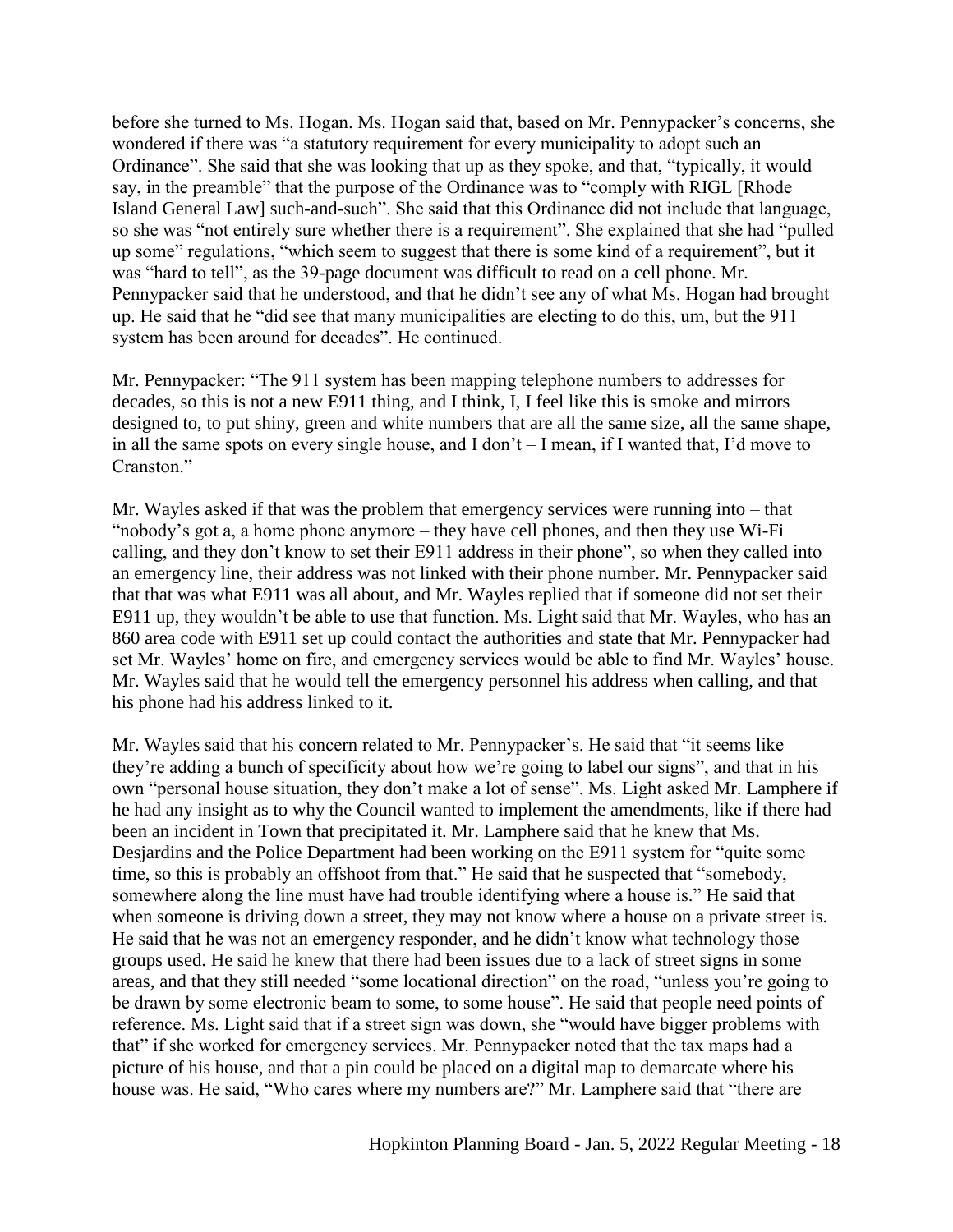some situations that do arise, in an emergency situation, where it does make it tough, and sometimes you have to go old school, and rely on paper stuff to get, to, to really get the job done", and gave the examples of when electronics fail, or when a power outage takes place. Mr. Pennypacker replied.

Mr. Pennypacker: "Well, they could print out a book and keep it in their truck, right, rather than, rather than expecting everyone to comply with this. They could, they could go old school and have a paper back-up. But, expecting 8,400 people to individually label their homes -" Mr. Lamphere: "Yeah, ult-"

Mr. Pennypacker: "At their expense."

Mr. Lindelow said that that was covered in Section 136, and Mr. Wayles said that that was the section he was waiting for, and that he was "gonna jump all over that". Mr. Prellwitz said that all of the Town's Police and Fire Department have access to cell phones, so "they can find us." Mr. Lindelow said that the State Police would contact the local Police if they needed help finding someone, and Mr. Prellwitz said that he was pretty sure that the State Police wouldn't need it. Mr. Pennypacker jokingly suggested that someone could create a digital system and call it "Google Maps", and that the Police could use that. Mr. Wayles joked that that was a catchy name. Ms. Light joked that she would love to invest in Mr. Pennypacker's Google Maps idea. She then asked the Board if they were okay with Section 131, and asked where the Board would go with it. Mr. Pennypacker said that he thought that they were "just going to ask the Council to review the conversation at the end of this." Ms. Light asked if they had to make a motion, and Mr. Pennypacker asked if they had to write everything down. Ms. Jalette responded.

Ms. Jalette: "So, you can either make specific changes to what has been proposed, or you can have me transcribe what you've said thus far, and communicate that. It's really up to you, as a Planning Board, to make a determination on how you want this information conveyed to the Town Council – what changes you want to have made."

Ms. Light said that the Board would have to "agree", or finish their comments before documenting it in a motion. Ms. Jalette replied that the Board did not need to "do each section as a motion", and that she could "go through each section" and "demarcate" the changes that the Board wanted to make. She said that they could "cumulatively have a motion at the end" about the changes that they wanted. Mr. Prellwitz asked that the Board return to Section 17-131 "and put it right to bed." He said that, in his opinion, Section 17-131 "was fine the way it was", and that the additional information that had been inserted in that section was simply "spinning [their] wheels". Mr. Pennypacker said that he agreed. He asked the rest of the Board how they felt.

Mr. Wayles said that if they were "going to keep any part of the, the red type, would be the addition of the E911 Coordinator". He said that he thought that "they were just trying to add them to this section", but noted that other responsible parties like police and fire were already included. He said that they could fit under the umbrella of "emergency services", but if they wanted to "delineate them out, so be it, but it just doesn't matter." Mr. Lindelow said that he agreed. The Board said that they were "in agreement" that "all of the red goes away" in Section 17-131. Ms. Jalette confirmed that the Board preferred the current version over the proposed version, and read it into the record. They then moved on to Section 17-132.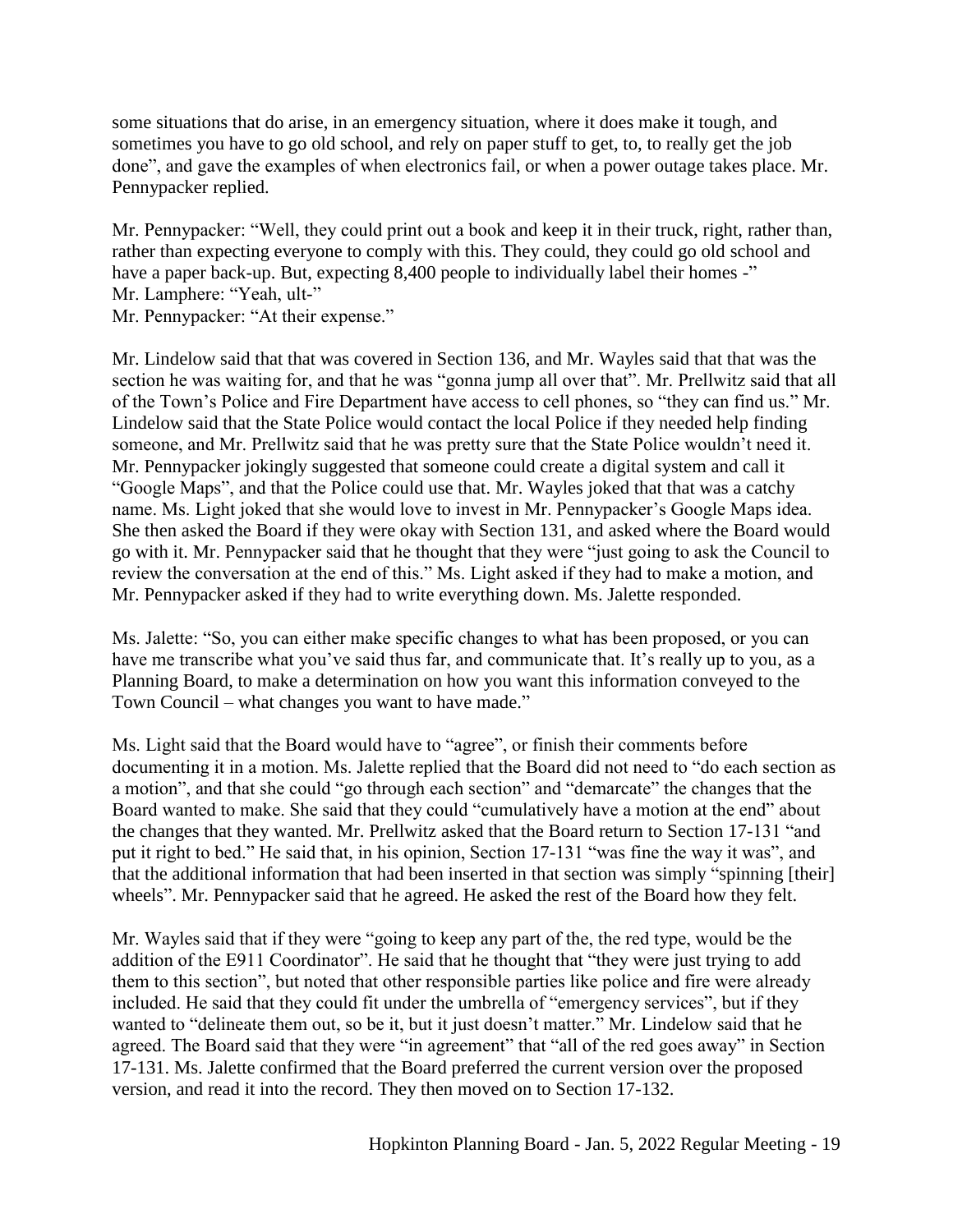Mr. Wayles said that the additions in Section 17-132 were "more than adequately questioned by the concerns at the end" that had been written by Ms. Jalette. He said he thought that Ms. Jalette "did a good job of writing down what the problem with the red is" and that what she had written was how he felt about it. Mr. Prellwitz said that he agreed with Mr. Wayles. Mr. Lindelow agreed. Mr. Pennypacker and Ms. Light said that it should "only be the property owner" responsible for demarcating the numbers on their property. Mr. Pennypacker also said that he did not "have any objection to the fee schedule". Ms. Light said that she did have objections to the fees, as there were "absentee landlords". Mr. Pennypacker said that that person would "rack up a bill", to which Ms. Light replied that she did not think that that was fair. She continued, and said that she didn't think it was "fair, uh, that somebody who lives out of state is gonna have to, most certainly, fall out of compliance" with the proposed amendments, which would cause them to incur fines. Mr. Pennypacker said that it was \$25.00, but the other Board members chimed in that that was per violation. Mr. Prellwitz said that it didn't matter if it was a \$25.00 fine or a \$2,500 fine – "they own the property, they're responsible for it." Ms. Light said that it could be "25 cents", and that "good intentions would be everybody is willing to comply as soon as possible, but if you're not in the position – if you are elderly, um, and, and, you have property located on the other side of Town, and your car is broken", there had "to be more time and space for people to respond, perhaps, maybe respond". Mr. Lindelow said that it would be "after receipt of notice of violation", and said that "just 'cause you cite somebody on the first of the month, if they don't see it for two months, then that's when they receive the notification." Mr. Pennypacker asked if he could "flip around" and provide another sample case. He said that if there was a Hopkinton landlord who lived in Virginia who was failing to number their homes, "and they rent them out to people, and they're putting their, their tenants' lives at risk", that situation would be unacceptable. Mr. Pennypacker said that there needed to be "some teeth behind this" Ordinance, and that "\$25.00 is not a whole lot". He said that the didn't want "out-of-state slumlords in Hopkinton, so, if you're an out-of-state landlord who takes care of your property, great – but I don't want people leaving things derelict." He said that he didn't want to "bully people", or "take advantage of people". Mr. Prellwitz said that if they didn't comply, "they're taking advantage of us as a Town." He said that "they bought the property, they should be responsible for maintaining it and keeping up with the current laws and regulations." Ms. Light asked if "that paragraph in red is supposed to stay where it is". Ms. Jalette said that she could "make a recommendation."

Ms. Jalette: "I would say 'All buildings in the Town shall display street numbers in accordance with the provisions of this division. Subsequent to the adoption of this Ordinance, it shall be the responsibility of each and every property owner to post and maintain at all times addresses, address numbers as required under this Division.' So, then it's clear that it is incumbent upon the property owner to do that."

Mr. Prellwitz: "Excellent."

Mr. Pennypacker: "It works."

Ms. Light: "Agreed.

They then discussed the topic of fines. Ms. Jalette said that she "was kind of confused by the fee schedule", and wondered how they would determine what the fee would be, as the amendment read that a violator would "'be subject to a fine of not more than twenty-five (\$25.00) for each violation'". She said that she was "not comfortable with that vague language". She said that she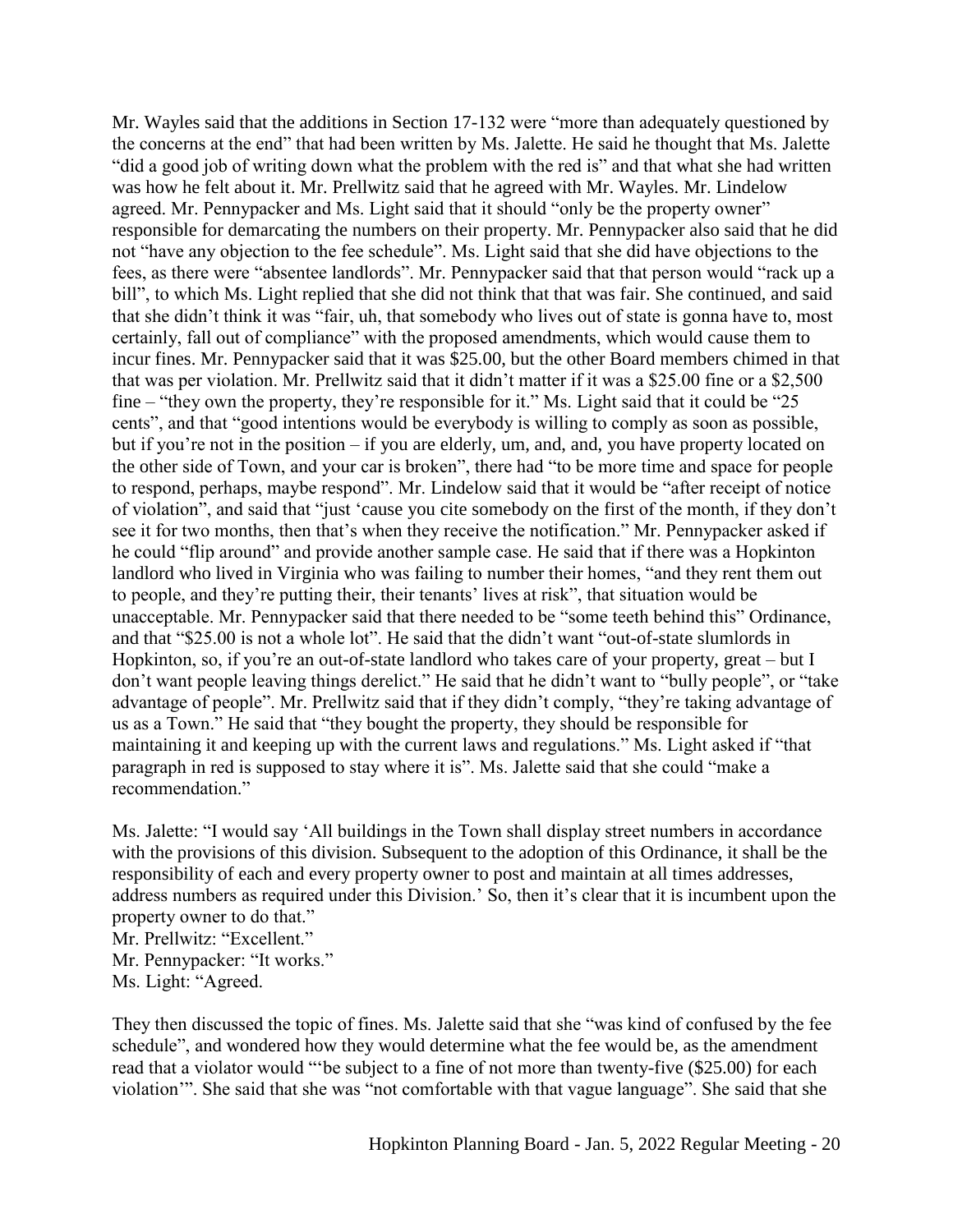wasn't going to "weigh in on whether or not \$25.00 is appropriate or not", as the Town already has "a variety of different fees" at "all different levels", and that "some are being changed to increase", while "some are decreasing". She said that she did not have a problem with the \$25.00 fine personally, "but that could be a hardship for someone", though she thought that maybe that was "kind of the point", as the aim was to "have enforcement" of the amendments. She asked the Board if they were "interested in this element of this division." She asked if they wanted to have a fine or if they didn't, if they wanted to decrease or cap the fine", and Ms. Light asked if someone would want to go to court, and object to "resolve the problem". Ms. Light said that it could be resolved by spending \$7.00 at Home Depot on the materials needed to bring a site into compliance. Mr. Prellwitz said that his "thoughts about the fine" were the same thoughts that he "had about [the fine for when] somebody [was] not mowing their lawn in appropriate time." He said that "someone may have a broken lawn mower, and they haven't got an opportunity to get it repaired, either financially or physically", and they were going to fine them for it. Mr. Lindelow said that that was a "different story". Mr. Wayles said that he was "a little nervous about \$25.00 for each violation, because when we get to the part where we list the violations", his house, personally "has five of them". He asked if he was going to get hit with a \$125.00 fine because he couldn't put his mailbox where the proposed regulations would have him place his mailbox. He rhetorically asked if he needed to hire someone to "blast [his] driveway to save \$25.00 bucks." Mr. Prellwitz said that the "whole fine business is a slippery slope". Mr. Pennypacker said that he would "just have to put faith in the Court", as "they have the jurisdiction over it, so if somebody came in and said, 'Look, I can't, because there's a boulder there, and I can't move it", he would "hope that the Court" would say that they were "going to waive the fines, do your best". Mr. Wayles said that there had to be something. Mr. Lindelow asked if they were okay with the section because of the mention of the Municipal Court's role, and Mr. Pennypacker said that that was what made him "okay with it". Ms. Jalette asked if they were okay with keeping the paragraph about the fines. Mr. Lindelow said he was good, but Ms. Light said that "clarification" was required. Ms. Jalette asked her to elaborate on that.

Ms. Light: "We want the definition of the fine – we want a schedule that's gonna outline how the fines are accrued."

Ms. Jalette said that that would be sufficient. They then turned to the next section, Sec. 17-133. She explained that the changes merely eliminated "Town Council" and replaced that with "E-911 Coordinator". She said that this was really just going to reflect what is presently occurring in Town, as the Town Council does not engage in these activities – the E911 Coordinator does. The Board did not have any issue with those amendments. They then moved onto Sec. 17-134.

Ms. Jalette explained that the only addition to this section was language about identifying units within a structure with different suffixes – numbers for commercial units and letters for residential units. She asked if they were going to force sites that were not in compliance to restructure their addresses to comport with the regulation. She asked if certain structures would be grandfathered, or if this would apply exclusively to new development. She said that it would make more sense to her if it was applied to new development, rather than imposing these rules on "someone who's had a house for 30 years" where they used a number instead of a letter to mark the unit. She said that she didn't think it was "very realistic to ask people" to do that. Ms. Light and Mr. Prellwitz agreed with grandfathering, while Mr. Lindelow suggested that they remove it.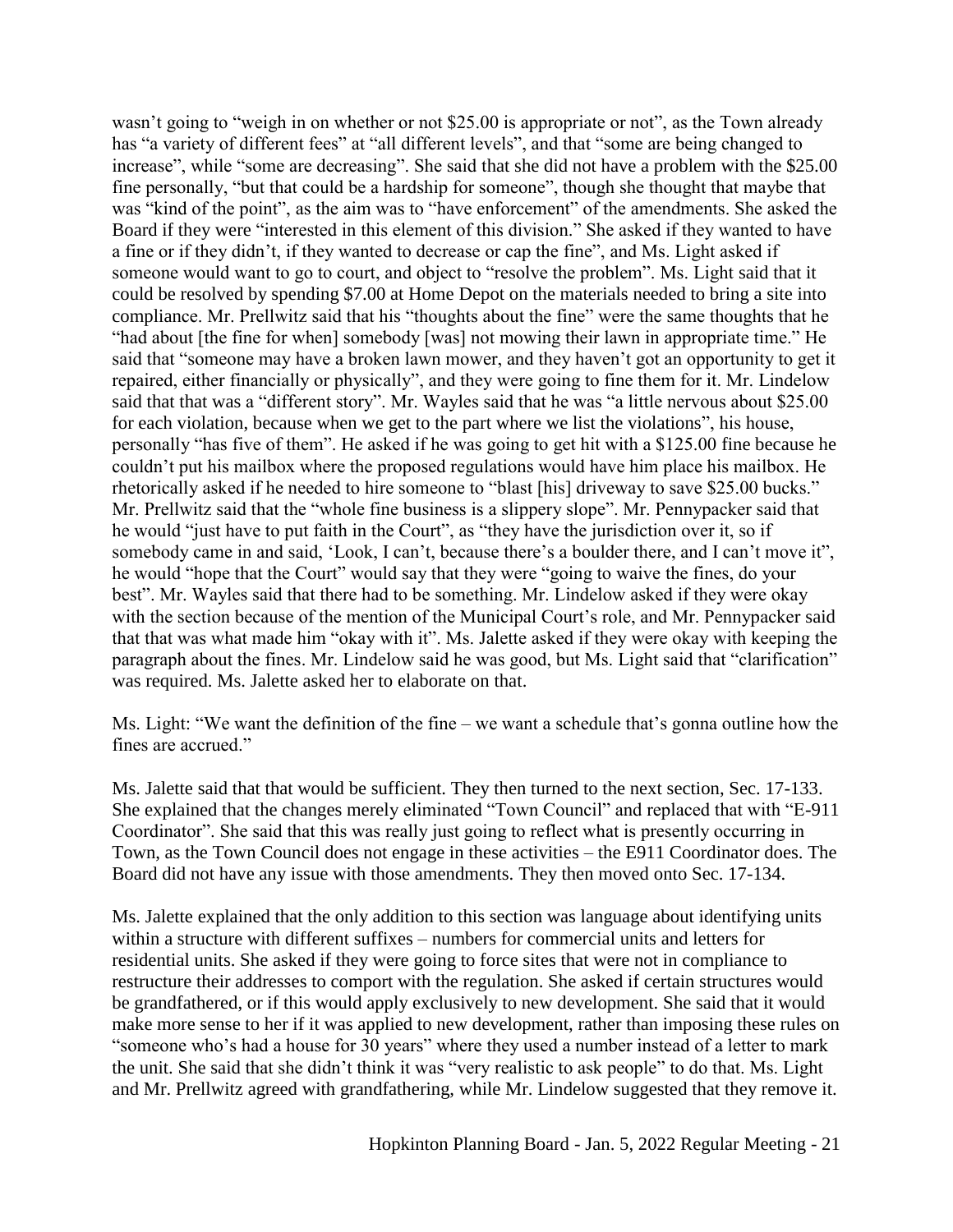Mr. Prellwitz gave the example of "places in Town where people have been living there for 40 or 50 years, and they've always been 125 High Street, Apartment A. Now you're going to say, 'Well, you're going to change it to Apartment 1.' Well, that's not gonna happen. That person is still gonna be Apartment" A. Mr. Lindelow said that he didn't think it was necessary, and Mr. Prellwitz said that it was fine to have "them remain the way they are." Ms. Light said that she thought of condominium units, and how they would have to create new addresses. Mr. Pennypacker asked if there was an apartment over West's Bakery. Mr. Prellwitz replied in the affirmative. Mr. Pennypacker asked if the apartment above would get a letter while the business below would get a number. He asked, "What's the problem we're trying to solve?" He said that if it was "some sort of systemic issue" that they had to deal with, or else it would "crash the delivery system in Town", that would be "great", but he didn't know "why" it was being imposed. Mr. Prellwitz jokingly asked if they were going to re-letter their shoes instead of calling them "left" and "right", and Mr. Wayles jokingly replied that if they were work boots, they would be renumbered. Mr. Lindelow suggested that they remove the paragraph. The Board was in agreement. Mr. Pennypacker said that the Town Council was going to do what it wanted anyways. Ms. Jalette suggested that the Board could make it clear that that amendment would apply to new development, but they rejected that recommendation. Mr. Lindelow said that if it was meant to demarcate between commercial and residential structures, grandfathering would defeat that purpose. Mr. Pennypacker said that it was like how area codes had "devolved into a meaningless set of numbers". Mr. Wayles said that he thought that for new development, there should be some way to determine if the structure housed a commercial or residential use, but that he didn't really care how that was accomplished. Ms. Light said that structures are "uniquely identified now". Ultimately, they decided to strike that language. The Board then turned to the next section, Section 17-135.

Ms. Jalette explained that the amendment here was to change "shall" to "may". Ms. Light said that she did not like the word "may", as "'shall' is more definitive than 'may'". Ms. Jalette asked if Ms. Light would rather choose a name based on a related location or not. She gave the examples of Hopkinton Hill Road and Maxson Hill Road as two examples of location-based street names. She said that if someone wanted to name a road after their child or their cat, they could do so with that "may". Ms. Light said that that has "been done all along". Ms. Jalette said that that was true, but that the regulation had not been enforced. She said that she thought that it would "give people more leeway to do what has already been done", and Ms. Light asked how someone could have "more leeway to do what's been done." Mr. Lindelow said that it was all about enforcement. Mr. Pennypacker asked "who decides which ones are unacceptable". Mr. Lindelow said that he thought that "may" was fine. Ms. Light said that there was "more flexibility in the 'may' part", and Mr. Wayles said he did not think that they would be "locked into picking a historical name". Mr. Pennypacker joked that with "may", he could name a street "Sunset Boulevard" or "Rodeo Drive". Ms. Jalette asked if they were accepting or rejecting "may". Ms. Light said that they were accepting it. Mr. Lindelow joked that they "may accept it". Mr. Pennypacker then said as an aside that the Department of Motor Vehicles had gotten a "little bit of heat for their, uh, scrutiny" of names, which could be a "quagmire". He said that he wouldn't go further. The Board then turned to Section 17-136.

Mr. Wayles began. He explained that his house is "more than 50 feet from the edge of the street", and that he was not able to "put [his] mailbox on the right-hand side" of his driveway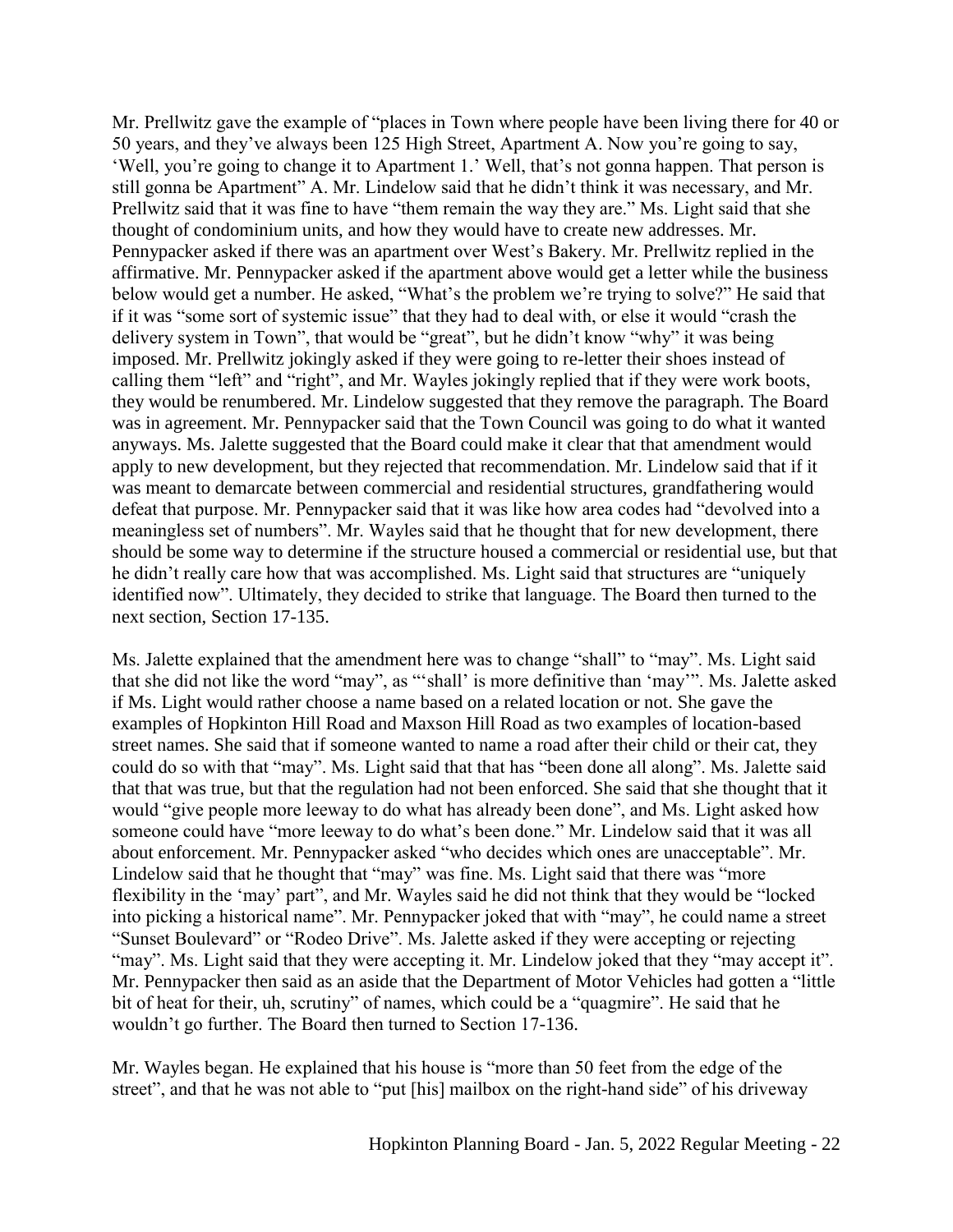was "there's a ledge there". He said that he didn't "know why it had to be to the right of" his driveway. He brought up other examples of various driveway configurations that would preclude the placement of a mailbox, and said that he didn't understand why someone "would do this". He then said that his front door couldn't be seen until someone was "about four feet from it", so affixing numbers there in compliance with the new proposal wouldn't work. He said that someone could "find [his] house" and "see it from both directions", but he would be "in violation of this." He continued to explain the layout of his property, which was not conducive to compliance with the proposed amendments. He joked that he could put the winning lottery numbers on his front door, "and no one would get 'em". Mr. Prellwitz said that he was in violation of the proposed amendments as well. He said that his driveway is "450 feet long", and "there's trees and bushes the whole way", though he had the marking on the street, on his mailbox. Mr. Wayles asked what people were going to do if they were in a similar situation. Ms. Light said that she thought that "there should be an appeal option here, for property owners who have issues" with the contents of the amendments, as "there's a lot of long driveways". Mr. Wayles said that they could put in elements for appeal, but that he couldn't "believe that [he had] to come in and defend the idea that [his] mailbox is on the left side of [his] driveway". He thought that that would be a "waste of everybody's time". Ms. Hogan weighed in and noted that it said "requested", not "required". Mr. Pennypacker said that that was interesting. Mr. Wayles asked if any of what had been added "matters" because of that word. Mr. Lindelow and Ms. Hogan reiterated that it said "requested" and not "required". Ms. Hogan said that she thought that they understood that "there's going to be a wide variety of situations out there", and that, "to the extent that people could comply, please do".

Mr. Wayles: "So, 'any person failing or refusing or neglecting to procure an affixed address numbers as required shall be -', so there is no requirement?"

Ms. Hogan asked where it said that. Mr. Wayles and Mr. Pennypacker replied that that language was included in the section about the fines. Mr. Wayles said that if they put a fine, "but none if it's required, then what are we doing here?" Ms. Light said that that would be a "nice waste of time for Municipal Court". Ms. Hogan said that they had found the "lawyer loopholes", but that there is "still a requirement" that the property owner "post something", and that they "prefer you do it in this manner". The Board came to the conclusion that the "as required" pointed to the fact that something had to be posted, but not the exact location or form. They noted that Section 17- 132 said that they had to have something, while Section 17-136 was how it could be done. They decided that as long as it said "requested", it was acceptable. Mr. Wayles said that as long as there wasn't "any teeth" in Section 17-136, he was amenable to it. Ms. Jalette mentioned that they needed to change "town council" under "size and color of number" to read "E911 Coordinator". Mr. Lindelow noted that it should say "just the owner", not the rest of the parties listed. Ms. Jalette said that that was correct. Ms. Jalette asked if the Board was accepting the changes "because it says 'requested' instead of 'required'", and they replied that that was "key". Mr. Pennypacker asked if they should "call it out" that they were "okay with it only because it says 'requested' and not 'required'", so the Council would know the Board's concerns. The Board continued to reiterate that it was a request, and not a requirement. Mr. Wayles said that he didn't "want anybody to miss this" was a request and not a requirement. Ms. Jalette said that she would be sure to highlight that in her Advisory Opinion. Mr. Pennypacker said that it would be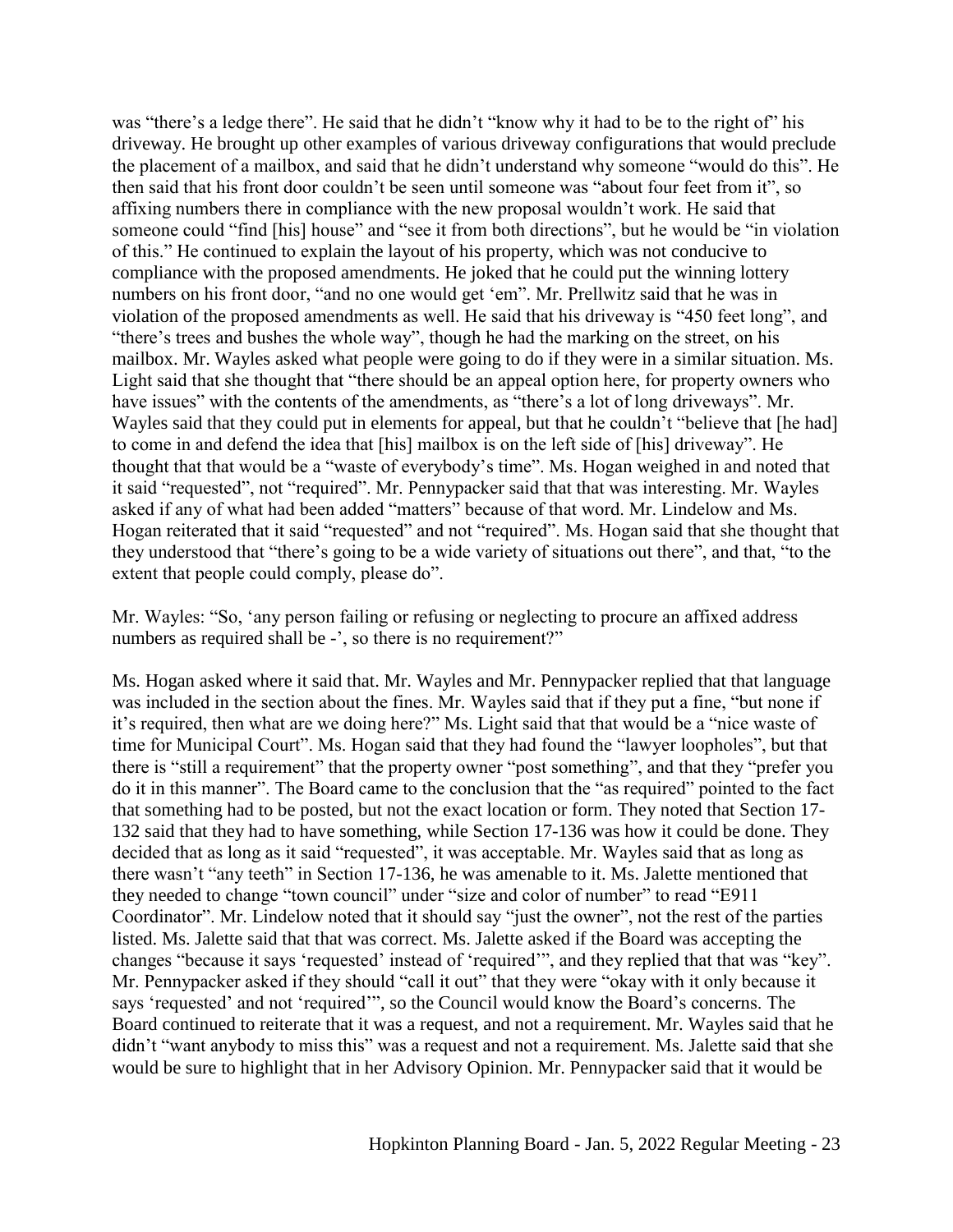"a hardship otherwise", and listed some ways in which a person would be unable to comply. The Board then turned to Section 17-137.

Ms. Jalette explained that the one change was to change "town building official" to "E911 Coordinator." The Board accepted that change. They then moved on to Section 17-138.

Ms. Jalette explained that there were changes made to Section 17-138 that were not reflected in the draft that was presented to the Board by Mr. Marvel. She said that she did not know if the Council even know about the unannounced changes. She said that she wanted to "raise that as a point and let the Town Council know that there were things that were not delineated in this" that appeared in what had been presented to the Board. Mr. Lindelow asked who was approving the street names. The Board discussed that. Mr. Lindelow asked if they should add language to Section 17-135 that would say that the street names were approved by the Planning Board. Mr. Pennypacker said that that was "in there", and that "it's the same division". Mr. Lindelow said that they were fine with Section 17-138.

Mr. Lindelow moved to accept the changes. It was seconded by Ms. Light.

In Favor: Prellwitz, Light, Lindelow, Pennypacker, Wayles Abstain: None. Opposed: None.

5-0, the motion passed.

# **SOLICITOR'S REPORT:**

Ms. Hogan said that she hoped that the "on again, off again, on again, off again, continuing appeal" for Stone Ridge at Hopkinton was going to be heard that Friday evening. She said that she had argued before the Zoning Board on behalf of the Planning Board, and that the objector had also argued. She said that the only remaining person to argue was Mr. Landry, the attorney for the applicant. She explained that some of the difficulty was related to the fact that the Zoning Board had not had a quorum.

#### **PLANNER'S REPORT:**

The Planner did not have anything to report.

### **CORRESPONDENCE AND UPDATES:**

The Board did not receive any correspondence or any updates.

#### **PUBLIC FORUM:**

Roy Dubs said that he was in attendance to discuss his proposed residential compound. Ms. Jalette informed him that the Board had heard that application at 6:19 p.m. He asked what time the meeting started. The Board explained that the meeting had started at 6:00 p.m. Ms. Hogan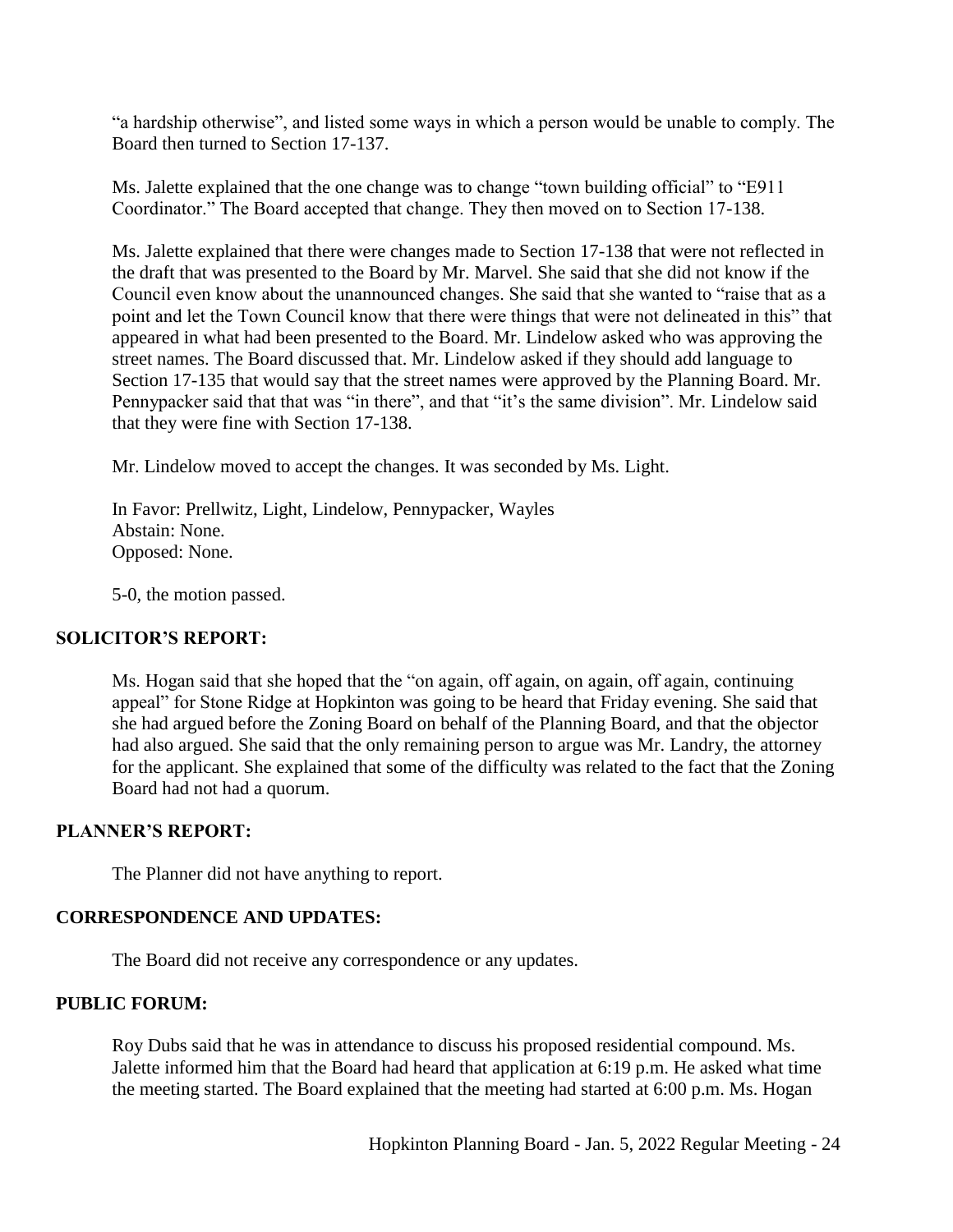and the Board invited Mr. Dubs to speak before the Board about his proposal. The Board explained that they had been doing 6:00 p.m. meetings to deal with the workload that they had, but that they would be returning to 7:00 p.m. meetings. Mr. Dubs said that he felt very silly, but the Board said that he didn't need to. He said that he had some things that he wanted to cover about his project, and asked if he could speak about them. The Board told him that he could. He began by saying that the Board deserved "commendations" for how they dealt with all of the "minutiae" involved in the Planning process. He explained that "Dormar" was "Ramrod" backwards, as it was the "back way out of Ramrod Farm". He said that the first residential compound on Dormar Road had been done around 1998, and that it had comprised of six lots for development and a remainder lot that was "always this hundred-acre piece" that had been reserved for the future. He said that it was the future now, so he wanted to build another residential compound. He said that the Ordinance allowed for two residential compounds on a private road, and he said that he wanted to make sure that was "okay with the Planning Board". Mr. Prellwitz replied in the affirmative. Mr. Dubs said that he would ask the Board if the road needed any upgrades, but unless they had been out there, they wouldn't really know the status of the road. He then explained that the road itself had been there for over 100 years, and that it had led to the original farm on the property. He explained that the house had been on one of the lots that was part of the earlier residential compound, and that it had been "done over" and "modernized", and that all of the lots from the original residential compound encompassed more than 5 acres. He said that he wanted to know if the "road is acceptable to receive the other residential compound." He explained that he was working with Mr. DiOrio, the Planning Board Chair, on the project, and that Mr. DiOrio had told him to appear before the Board to ask these questions.

Ms. Light said that Ms. Hogan wanted to give Mr. Dubs "some input". She then spoke.

Ms. Hogan: "Um, so, the Planning Board, at this stage, can take no votes, so you can get no assurances, no votes, or anything of that nature, okay? That's, that's number one. Number two is  $-$  and you've already alluded to it  $-$  the Planning Board has no idea what the condition of this road is, whether – how long it's been there is, is not really relevant, so when you come back, at, with your application, at your stage of review, at your Master Plan, that is when the analysis of whether the road, in its present condition, would be adequate for adding these additional homes, or whether, um, something needs to be upgraded. Typically, the Board does refer those kinds of questions to the consulting engineer for the Town, and relies upon his expertise, and report back to the Board, so I would think you would anticipate that that's the process that will be followed at that time."

Mr. Dubs said that one of the other points Mr. DiOrio had directed him to ask about was the survey. He explained that he had a survey, but that it had not been completed by Mr. DiOrio, and it did not encompass the entire subject parcel. He said that as they were "not really going to be near the border of any" of the abutting properties, he wanted to know if it would be "acceptable" to to forgo the perimeter survey, with the understanding that they were "going to have to have a proper survey done on the lots that are going to be created." Ms. Hogan replied that the Planner had addressed that issue, and she asked him if he wanted to communicate his policy to Mr. Dubs. Mr. Lamphere explained that it had been his policy to "not to request anybody to do anything that doesn't make sense". He said that the new lots would need to meet a Class I standard, but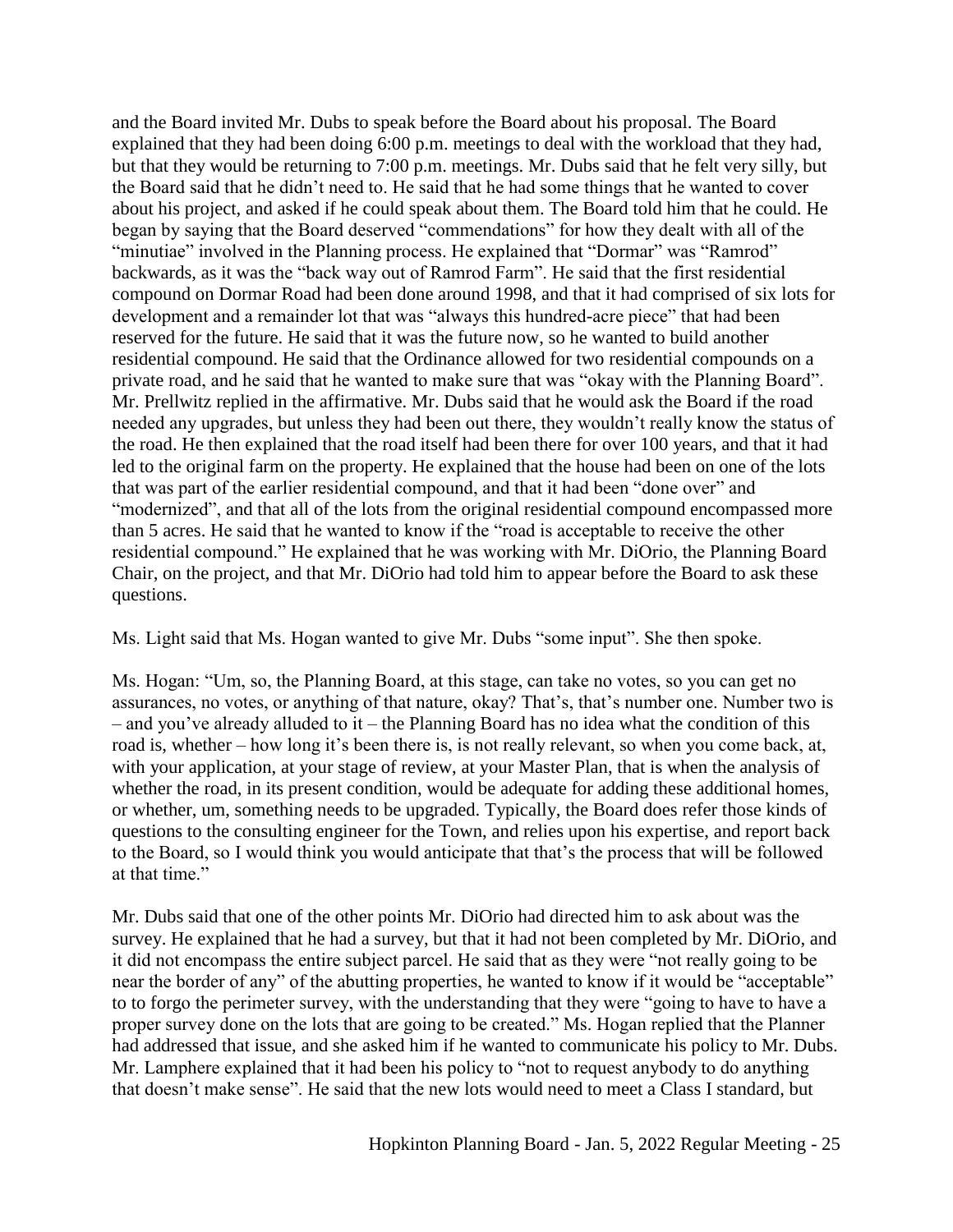that it would not be "necessary to do a, a perimeter, a boundary [survey] on such a large piece of property as that." Mr. Dubs said that was good, and that he wanted to "make it clear" that there was "a lot of, uh, property here that is going to be left the way it is, hopefully forever." He said that the "only thing" that he would "need to take from that property, um, is to make it permanent, the extension that goes from Ramrod Farm to Dormar Road, uh, for safety, for Ramrod having a way out, and for the people at Dormar, just in case something should happen to block the road up", so that they could "have a way out." He said that an acre or two would be used for that extension. Ms. Hogan explained that when the Board had reviewed the application earlier, "they did have some questions, uh, about the road, the proposed new road, and, um, the rights of the, of the existing residents on the road". She asked if Mr. Dubs "retain[ed] the rights to that existing roadway that then can be expanded to the new property", and told him that he would "need to be prepared to address those" concerns expressed by the Board.

Mr. Dubs replied that there was "sort of" a Homeowners' Association, "however, since the very beginning, for the past 20 years", Mr. Dubs has maintained the road himself. He explained that as he had to "take care of Ramrod Farm and all", he took "care of the road" as well as "the snow" because he owns the equipment. He said that the would-be members of the Homeowners' Association didn't "have to really vote on a whole lot" because Mr. Dubs would "just take care of it". He said that until he got "to the point in life where maybe [he] can't, the Homeowners' Association doesn't have to have a whole lot of meetings to try to figure out who's going to be hired to do the routine things that" he does. Ms. Hogan responded.

Ms. Hogan: "I think what we'll be looking for is, um, that you have retained the lawful rights to expand the use of that road to that back property. We'll be lookin' for so-, for some assurances that you have, actually have the legal right to do that."

Mr. Dubs replied that he pays taxes on the roadway, but that he would "confirm that". Ms. Hogan said that it would be for "title purposes". He apologized for the "mix-up" related to his belated arrival. Ms. Hogan told him not to worry. Ms. Light wanted to ask Mr. Dubs a question "just for clarification". She said that on the plan set, they had Dormar Road, as well as a "dog leg" for the new proposal, and that she wanted to return to Mr. Dubs' comments about the additional acreage that would be necessary to create another road to and from Ramrod Farms. He explained that one could go to the right if they were driving down Dormar Road, or to the left, which would go "on to, and into, Ramrod Farm." He said that the Fire Department was "very happy that that road was there", and that he had "upgraded [it] a little" so a truck could go down it. He said that it should be deeded into the property so that that path would remain in place. He said that it could be made into part of Dormar Road. Ms. Hogan approached Mr. Dubs and asked him to locate that area on the map. He pointed out the right of way that he had that continued to Ramrod Farms, which was situated between Parcel 1 and Parcel 1A. He explained that that could be driven on with a car or a pickup truck, or even his 10-foot high camper, which he took "down the road every day."

Mr. Pennypacker said that they had spent a great deal of time earlier in the evening talking about "emergency services", and he asked Mr. Dubs if he thought that there would be any problems that would arise from splitting Dormar Road. He asked if Mr. Dubs thought that emergency services personnel would have any trouble finding a home in that area. Mr. Dubs replied, "No."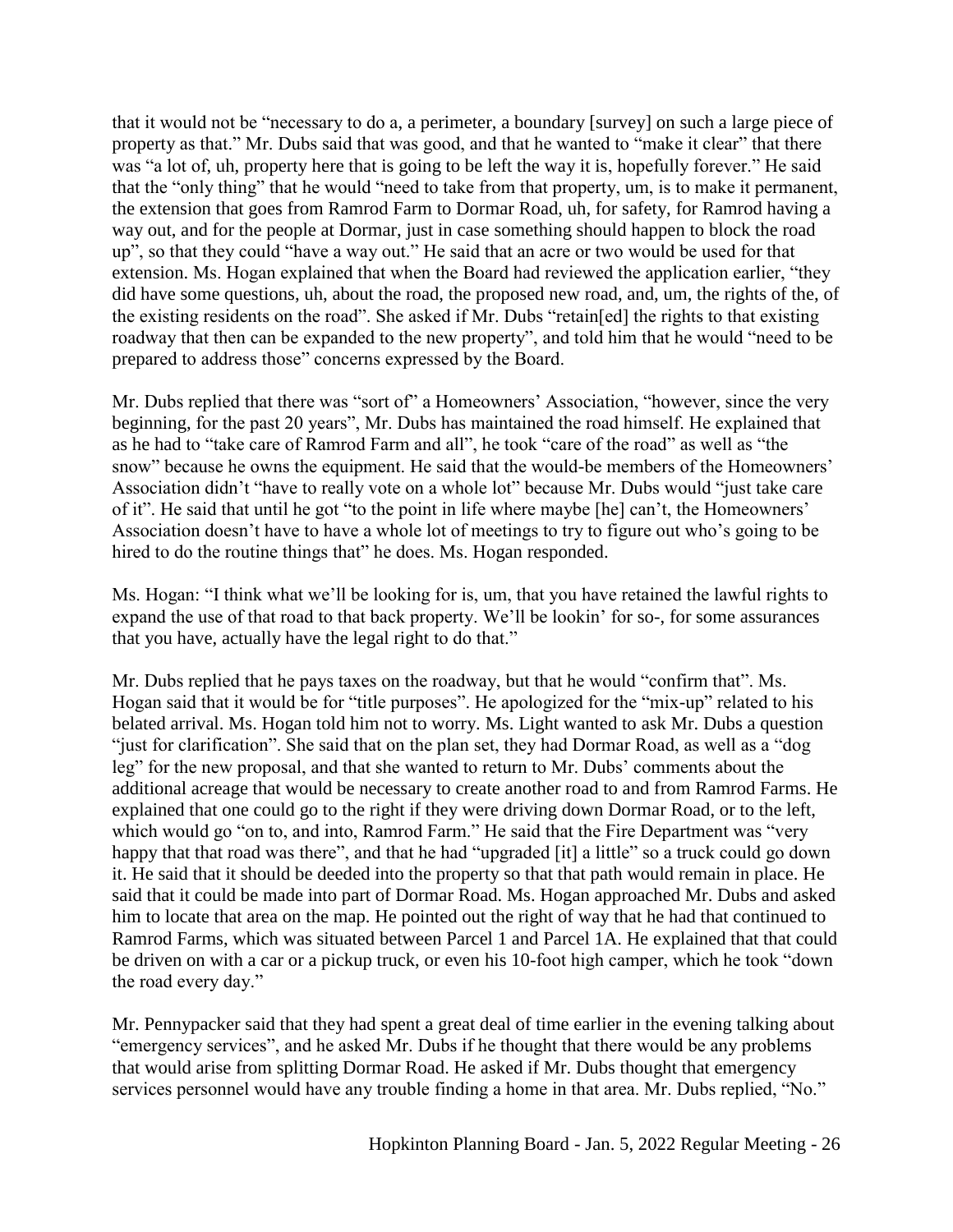He said that he had a name for the road, but that he had "not formally put it on" the plan set. He said that when he did name it, it was going to be "Shanti Road" or "Shanti Drive" or "Shanti Way". He said that he had "made that road long enough so you can do all the way around and go past" the historic cemetery, and that it was "very necessary" for safety – whether he was required to do it or not. He said that "everything else will be, uh, kept as it is". Mr. Pennypacker asked if the open space would belong to the Homeowners' Association. Mr. Dubs replied in the affirmative. Ms. Light questioned that, and asked if the Homeowners' Association existed. Mr. Dubs replied, "Not really." She asked if they would merge two Homeowners' Associations together – the existing one and the new one. Mr. Dubs said that they would. Ms. Light said that while it was "great" that Mr. Dubs was "still lovin' movin' snow around on this private road", "but, at the end of the day", she could "see a big disaster happening because [Mr. Dubs was] not doing it anymore." Mr. Dubs explained that he had to "take care of Ramrod Farm", as well as the bird sanctuary, and when he had completed those tasks, if he saw someone with a shovel in their driveway, he would ask them which side they wanted the snow on. He said that with the new residential compound, the Homeowners' Association would be "combined, absolutely." Ms. Light countered that by saying that Mr. Dubs had informed them "that the first one doesn't really exist". Mr. Dubs said that he knows the people, and that all of the lots within the first residential compound were "taken", so he had "simply allowed them not to have to do anything because [he took] care of it, so they don't have to say, 'Okay, well, um, every quarter, we're going to be paying someone to come'" to fix the roads. He said that due to the rain and the gravel surface of the road, "there's holes, or just things that happen – no matter how hard you try", and that "it takes work". He said that he owns a backhoe, a grader, and that he had "somebody that works for me that's really get-, good at it". Ms. Light said she thought that those people were "very fortunate – up until this point", but that if she "was a homeowner" on Dormar Road, "and all of a sudden [Mr. Dubs] said, 'Screw this. I'm going to Florida. I'm not gonna do it anymore.' Okay? And there's nobody left behind to do it", she wanted to know "what are those people going to do." Mr. Dubs replied that they were "going to have to have that meeting that they should have been having for, for years". He said that when the new residential compound was completed, there would "absolutely be a real Homeowners' Association, um, with proper meetings". Ms. Light said that she was bringing this to Mr. Dubs' attention because they had been discussing emergency services. She said that "if something happened, and, you know, for whatever reason, all of a sudden, there is nobody plowing that street, or, you know, that little pothole is now three feet deep, wh-, for emergency purposes, that would be a huge violation, um, a huge incident that would be incurred by the homeowners." She said that if that property was in Mr. Dubs' name, "whoever's handling it after that is gonna be on the hook", and that it could be "troublesome" for him. Mr. Dubs said that there could be a Homeowners' Association where the members didn't get along and had disagreements, "so the road could still, um, have a problem". He said that he put "faces to all the different houses", and that "everybody would be there to help", but that Ms. Light was right, and that in "20 years, they're all different faces again". He said that a Homeowners' Association "would be a smart thing to address", and that it had been his "plan" that when he went forward with this project, he would move forward with a Homeowners' Association as well. Ms. Light said that the Board had been "questioning that whole scenario, and how it would play out". She said that "because it's a private road that's being privately maintained, um, you would want to give those property owners, uh, the responsibilities that they should have", so there would be a "guarantee". She said that she was fortunate as she lives on a road maintained by the Town.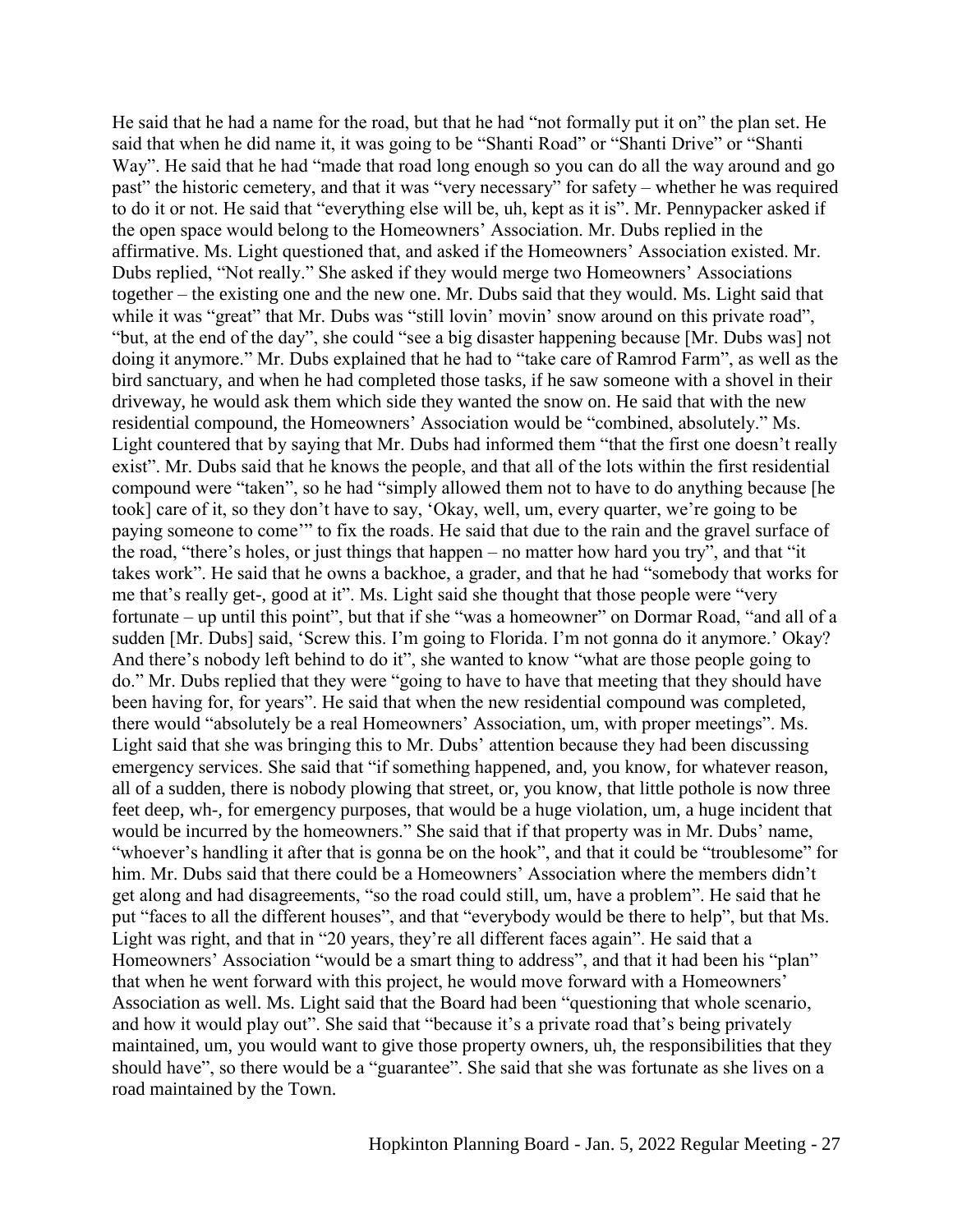Mr. Dubs rhetorically asked "how often" someone got "an opportunity to do something nice for somebody", like plow their driveway. He said that when it snows, he got "that chance." Mr. Wayles joked that the residents "should just get together and vote that you continue to do it." Ms. Light said that they should "get together once a year and vote that" Mr. Dubs would get a "really great Christmas present." Mr. Dubs reiterated his earlier rhetorical question, and asked "how many days go by, and you don't have a chance to do anything nice for anybody." He said that when it snows, he gets a "chance to do nice things that really are meaningful to some people." Mr. Dubs said that he was 70 years old, and that he thought he would still be active at 90. He noted that his property was not "marked properly", but Amazon still managed to find him. He thanked the Board for their work, and said that it was a "thankless job". He said that the minutiae that the Board dealt with would drive him crazy. Mr. Prellwitz joked that it was a social event for the Board members. Mr. Dubs asked the Board what the next step would be for him in the process. He said that he had picked Mr. DiOrio because "he would know better than anyone" what he would have to do to move the project forward. Mr. Prellwitz said that Mr. DiOrio had been involved for a long time, and Mr. Dubs said that it had been over 20 years since he last appeared before the Board. He explained that he "didn't ask anybody for the permission for Dormar Road" - his attorney at the time "just went to Town Hall and registered" it. He said that he "didn't have to ask the Planning Board" at the time, and asked how anyone would "have to ask the Planning Board for" road approval. Ms. Hogan replied that "things change." Mr. Dubs responded.

Mr. Dubs: "At what point do I ask if the road, the new road's gonna be Shanti Road?"

Ms. Light and Mr. Prellwitz said that they thought that it was going to be an extension of Dormar Road. Mr. Dubs said that he thought that "the extension to Dormar should be the part that goes to Ramrod Farm", and that he didn't "want to make the mistake of having everybody at Ramrod Farm, and/or everybody in Dormar Road to choose to use that", as he wanted it to be "an emergency kind of road". He said that he used that to get to Ramrod Farm every day with his dogs and his camper, and that the Fire Department had inspected the road and said that they were okay with it. Ms. Light said that the Board had some minor concerns, but that she did not "see any obstruction" to installing the road for the compound. She said that it would "get tweaked at the next level" of review. Mr. Dubs reiterated that the road that is there now "has been there for over 100 years", and acknowledged that it has "some angle" and "some pitch", but that "it's been that way forever, and it's, it's held up just fine." He said that the potholes were not where the road pitched, but where it was level. Ms. Light said that Mr. Dubs had "answered a question that was raised by John [Pennypacker] about the open space". Mr. Dubs said that his plan was to "contact the right people" who could facilitate the sale of the "development rights of Ramrod Farm", as it has "always had therapeutic riding for the disabled, since the very beginning", and that he would "like to see it go on that way forever". He said that he didn't want to "develop it", as he wanted it to "stay as Ramrod Farm forever." He explained that one could find horses in the forest, and to use caution, as they could "startle a horse". He invited the Board to visit him and "enjoy the property anytime during daylight hours", as there are "lots of trails" across the property that could be walked or driven on. He said that it was a "nice place", and that he wanted to "keep it that way forever." Mr. Dubs asked if the Board had any other questions for him. Mr. Prellwitz said that he did not think that they did. Ms. Hogan said that they would see Mr. Dubs for the Master Plan stage. Ms. Light mentioned that the meetings were going to begin at 7:00 p.m. again at "sometime in the near future". Mr. Dubs again expressed regret that he had arrived late, and the Board jokingly agreed to blame Mr. DiOrio for not